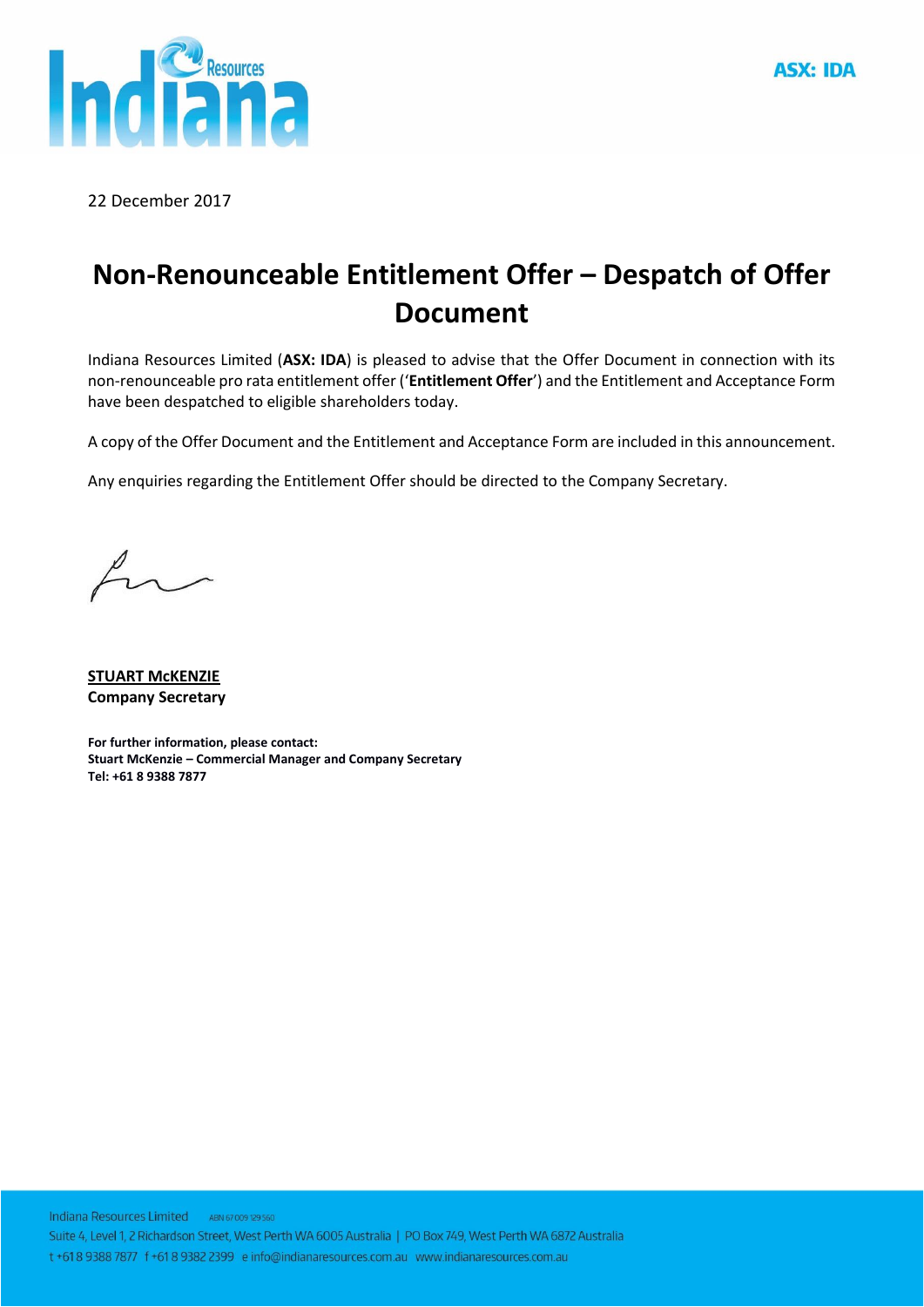

# **Indiana Resources Limited**

**ACN 009 129 560**

# **ENTITLEMENT OFFER OFFER DOCUMENT**

For a non-renounceable pro rata offer of New Shares at an issue price of 6.5 cents each on the basis of 1 New Share for every 3 Shares held by Eligible Shareholders at the Record Date to raise up to \$1.17 million before costs.

The last date for acceptance and payment in full is 5.00 pm (AWST) on 19 January 2018.

**THIS IS AN IMPORTANT DOCUMENT. IF YOU DO NOT UNDERSTAND IT, OR ARE IN DOUBT AS TO HOW TO ACT, YOU SHOULD CONSULT YOUR FINANCIAL OR OTHER PROFESSIONAL ADVISER** 

> **THE NEW SHARES OFFERED BY THIS DOCUMENT SHOULD BE CONSIDERED AS SPECULATIVE**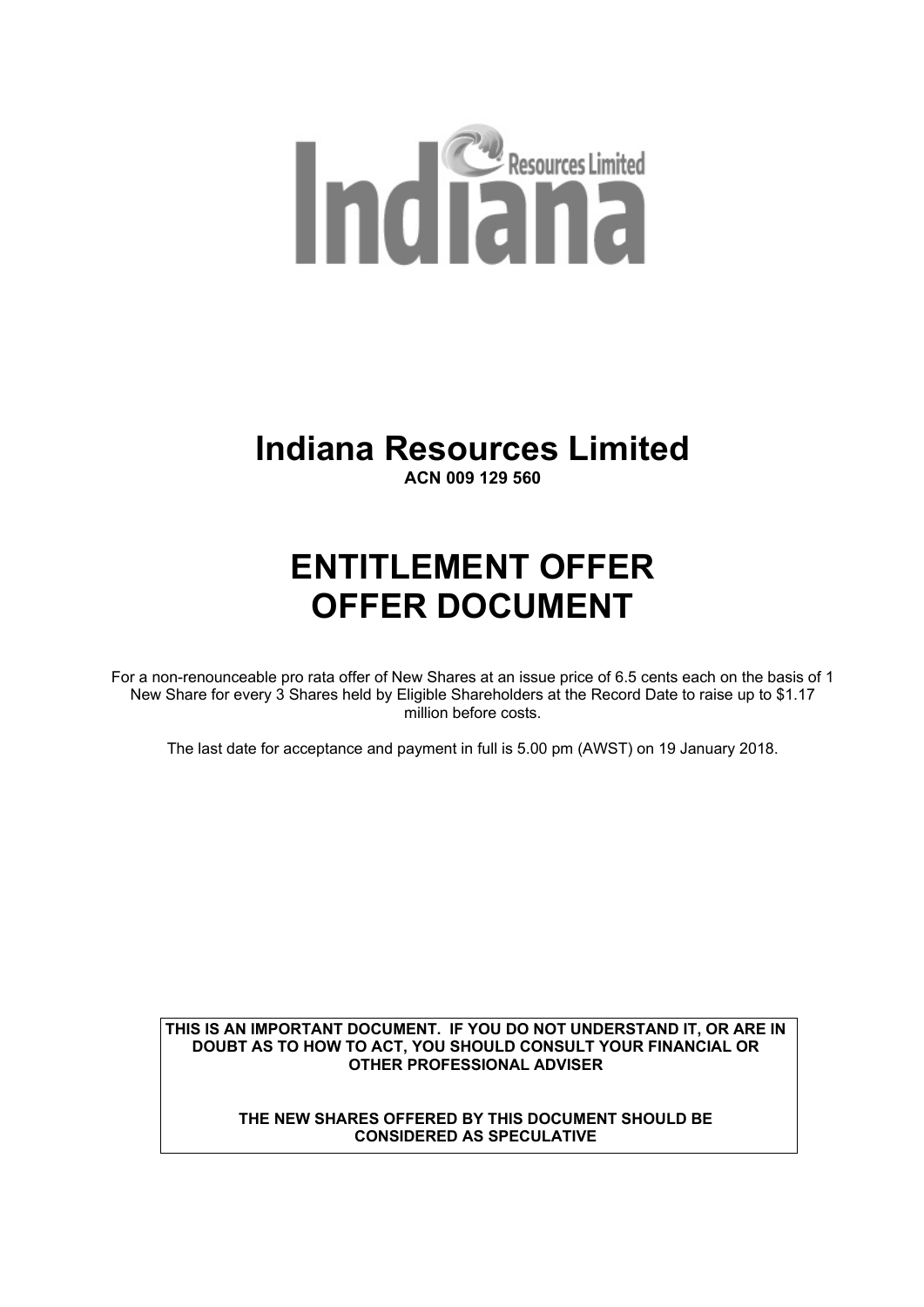#### **IMPORTANT NOTICES**

This Offer Document is issued pursuant to section 708AA of the Corporations Act 2001 (Cth) (**Corporations**  Act) (as modified by ASIC Class Order 08/35) for the offer of New Shares without disclosure to investors under Part 6D.2 of the Corporations Act. This Offer Document was lodged with ASX on 15 December 2017. Neither ASIC or ASX takes any responsibility for the content of this Offer Document.

This Offer Document is not a prospectus and does not contain all of the information that an investor would find in a prospectus or which may be required by an investor in order to make an informed investment decision regarding, or about the rights attaching to, New Shares. Nevertheless, this Offer Document contains important information and requires your immediate attention. It should be read in its entirety. If you are in any doubt as to how to deal with this Offer Document, you should consult your professional adviser as soon as possible.

This Offer Document does not, and is not intended to, constitute an offer or invitation in the United States, or to any person acting for the account or benefit of a person in the United States, or in any other place or jurisdiction in which, or to any person to whom, it would not be lawful to make such an offer or invitation. No offer is being made to Shareholders with a registered address outside Australia and New Zealand. The distribution of this Offer Document and the Entitlement and Acceptance Form (including electronic copies) outside Australia and New Zealand may be restricted by law. If you come into possession of these documents, you should observe such restrictions and should seek your own advice about such restrictions. Please refer to Section 1.9.

Information about the Company is publicly available and can be obtained from ASIC and ASX (including its website www.asx.com.au). The contents of any website or ASIC or ASX filing by the Company are not incorporated into this Offer Document and do not constitute part of the Entitlement Offer. This Offer Document is intended to be read in conjunction with the publicly available information in relation to the Company which has been notified to ASX. Investors should therefore have regard to the other publicly available information in relation to the Company before making a decision whether or not to invest.

No person is authorised to give any information or make any representation in connection with the Entitlement Offer which is not contained in this Offer Document. Any such extraneous information or representation may not be relied upon.

This Offer Document contains forward-looking statements which are identified by words such as 'may', 'could', 'believes', 'estimates', 'targets', 'expects', or 'intends' and other similar words that involve risks and uncertainties. These statements are based on an assessment of present economic and operating conditions, and on a number of assumptions regarding future events and actions that, as at the date of this Offer Document, are expected to take place.

Such forward-looking statements are not guarantees of future performance and involve known and unknown risks, uncertainties, assumptions and other important factors, many of which are beyond the control of our Company, the Directors and our management. We cannot and do not give any assurance that the results, performance or achievements expressed or implied by the forward-looking statements contained in this Offer Document will actually occur and investors are cautioned not to place undue reliance on these forward-looking statements.

We have no intention to update or revise forward-looking statements, or to publish prospective financial information in the future, regardless of whether new information, future events or any other factors affect the information contained in this Offer Document, except where required by law.

These forward looking statements are subject to various risk factors that could cause our actual results to differ materially from the results expressed or anticipated in these statements. These risk factors are set out in Section 3 of this Offer Document

Applications for New Shares by Eligible Shareholders may only be made on an original Entitlement and Acceptance Form, as sent with this Offer Document. The Entitlement and Acceptance Form sets out the Entitlement of an Eligible Shareholder to participate in the Entitlement Offer. Please read the instructions in this Offer Document and on the accompanying Entitlement and Acceptance Form regarding the acceptance of your Entitlement. By returning an Entitlement and Acceptance Form or lodging an Entitlement and Acceptance Form with your stockbroker or otherwise arranging for payment for your New Shares through BPAY<sup>®</sup> in accordance with the instructions on the Entitlement and Acceptance Form, you acknowledge that you have received and read this Offer Document, you have acted in accordance with the terms of the Entitlement Offer detailed in this Offer Document and you agree to all of the terms and conditions as detailed in this Offer Document.

Please refer to the glossary in Section 5 for terms and abbreviations used in parts of this Offer Document.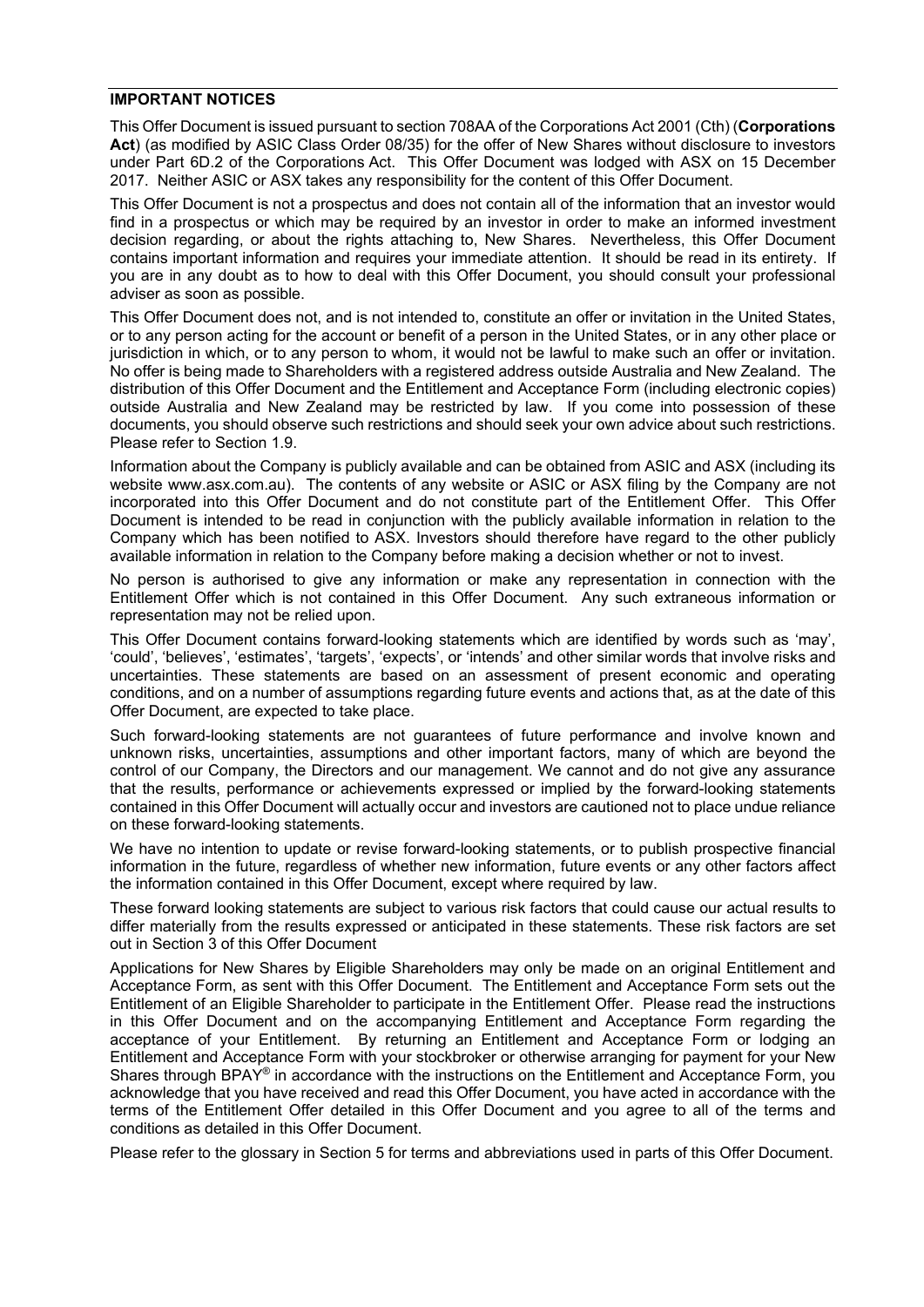### **Chairman's letter**

#### Dear Shareholder

On behalf of the Board of Indiana, I am pleased to invite you to participate in a non-renounceable *pro rata* Entitlement Offer announced by the Company on 15 December 2017. This Entitlement Offer provides you with the opportunity to increase your investment in the Company.

Eligible Shareholders will have the opportunity under the Entitlement Offer to subscribe for 1 New Share for every 3 Shares held on the Record Date at the issue price of 6.5 cents per New Share. The issue price represents a discount of 13% to the closing price of the Shares last traded on the ASX on 14 December 2017 and a 21% discount on the last 30 day volume-weighted average price of Indiana shares to that date.

Up until July this year, we had focused our efforts on exploration at the Naujombo and Kishugu Gold Projects and assessing the potential for lower cost development of the Ntaka Hill Nickel Project.

Exploration at Kishugu and Naujombo has confirmed the opportunity at these projects. RAB drilling in 2016 intersected zones of anomalous gold within the bedrock,<sup>1</sup> and Aircore drilling in 2017 that targeted areas identified from 2016 exploration, including a strong gold in soil anomaly at Naujombo South, intersected significant zones of mineralisation in the bedrock. Most encouraging was the discovery of a new openended gold mineralised zone at Naujombo South.2

Our Ntaka Hill Nickel Project is host to a large mineral resource, with over 350,000 tonnes of contained nickel,<sup>3</sup> comprised of:

- Measured and Indicated Resources of 20,323 kt at 0.58% Ni for 117,880 tonnes of contained nickel; and
- Inferred Resources of 35,930 kt at 0.70% Ni for 238,500 tonnes of contained nickel.

Previous studies had considered only large-scale development options at Ntaka Hill. The Company recently completed a study that demonstrated the potential for a smaller scale (lower capital cost) operation, based on the existing higher-grade resources. Analysis carried out by joint venture partner, Fig Tree, has shown similar project development potential. Notwithstanding the development options at Ntaka Hill, the Company believes that with an improving outlook for nickel prices, driven largely by emerging demand associated with the use of nickel sulphate in lithium-ion batteries, there is an opportunity to monetise the Company's interest in Ntaka Hill.

As previously reported, due to the significant uncertainty created by new legislation passed by the Tanzanian Government in July 2017 relating to the natural resources sector, we elected to halt exploration until there was greater clarity on any potential impact on the Company's activities. While there have been positive developments in the months following the changes to legislation, including the appointment of the Honourable Angellah Kairuki as the new Minister of Minerals, who stated that her top priority was improving relations with investors with a view to both restoring investor confidence, uncertainty remains.

While the Company remains committed to its Tanzanian assets, the Board has elected to commence a search for a new project outside Tanzania and that process is continuing.

While the Company currently has approximately \$350,000 of unaudited cash reserves and operates with a low-cost profile with administration and corporate expenses of \$270,000 per quarter, the Board considers it prudent to undertake the Entitlement Offer.

Funds raised from the Entitlement Offer will be used to carry out project generation activity and to ensure that the Company is well positioned to take advantage of any opportunity to acquire a suitable project that arises. In addition, proceeds will also be used to support efforts to monetise the Company's interest in Ntaka Hill, meet tenement holding costs and for general corporate and administration expenses.

<sup>1</sup> 1 ASX announcement 12 October 2016. Since announcing these exploration results on 12 October 2016, Indiana confirms that it is not aware of any new information or data that materially affects the information included in that announcement.

<sup>&</sup>lt;sup>2</sup> ASX announcement 4 August 2017. Since announcing these exploration results on 4 August 2017, Indiana confirms that it is not aware of any new information or data that materially affects the information included in that announcement.

<sup>&</sup>lt;sup>3</sup> Indiana confirms that it is not aware of any new information or data that materially affects the information included in the announcement of 19 August 2013 and that all material assumptions and technical parameters underpinning the estimates in that announcement continue to apply and have not materially changed.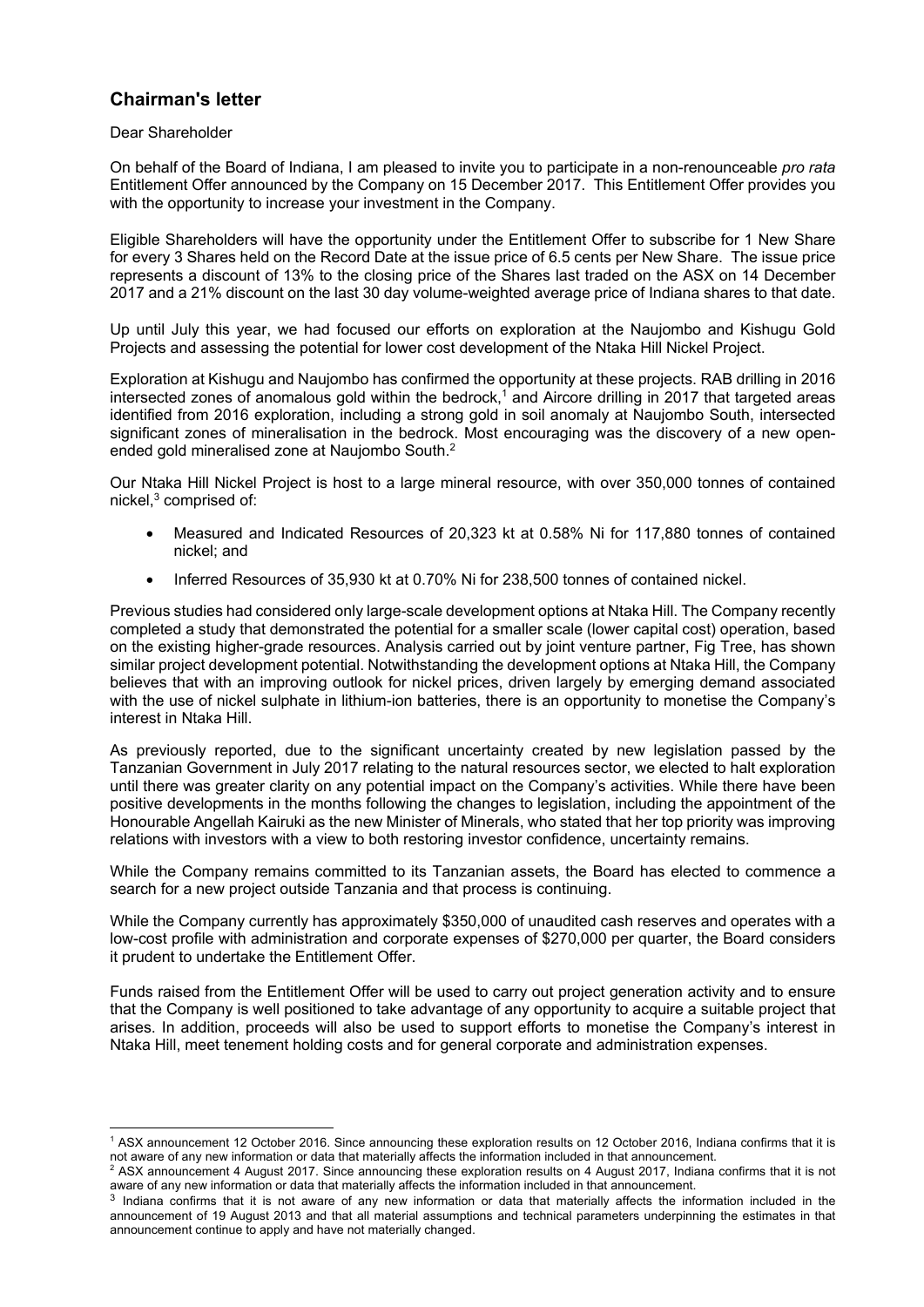The details of the Entitlement Offer are set out in this Offer Document together with your personalised Entitlement and Acceptance Form. I encourage you to read the Offer Document in its entirety before making your investment decision. A description of risk factors that you may wish to consider is set out in Section 3.

On behalf of the Board, I recommend this Entitlement Offer to you and look forward to your continuing investment in the Company. I thank you for your ongoing support as a Shareholder of the Company.

Yours sincerely

**Bronwyn Barnes Chairman**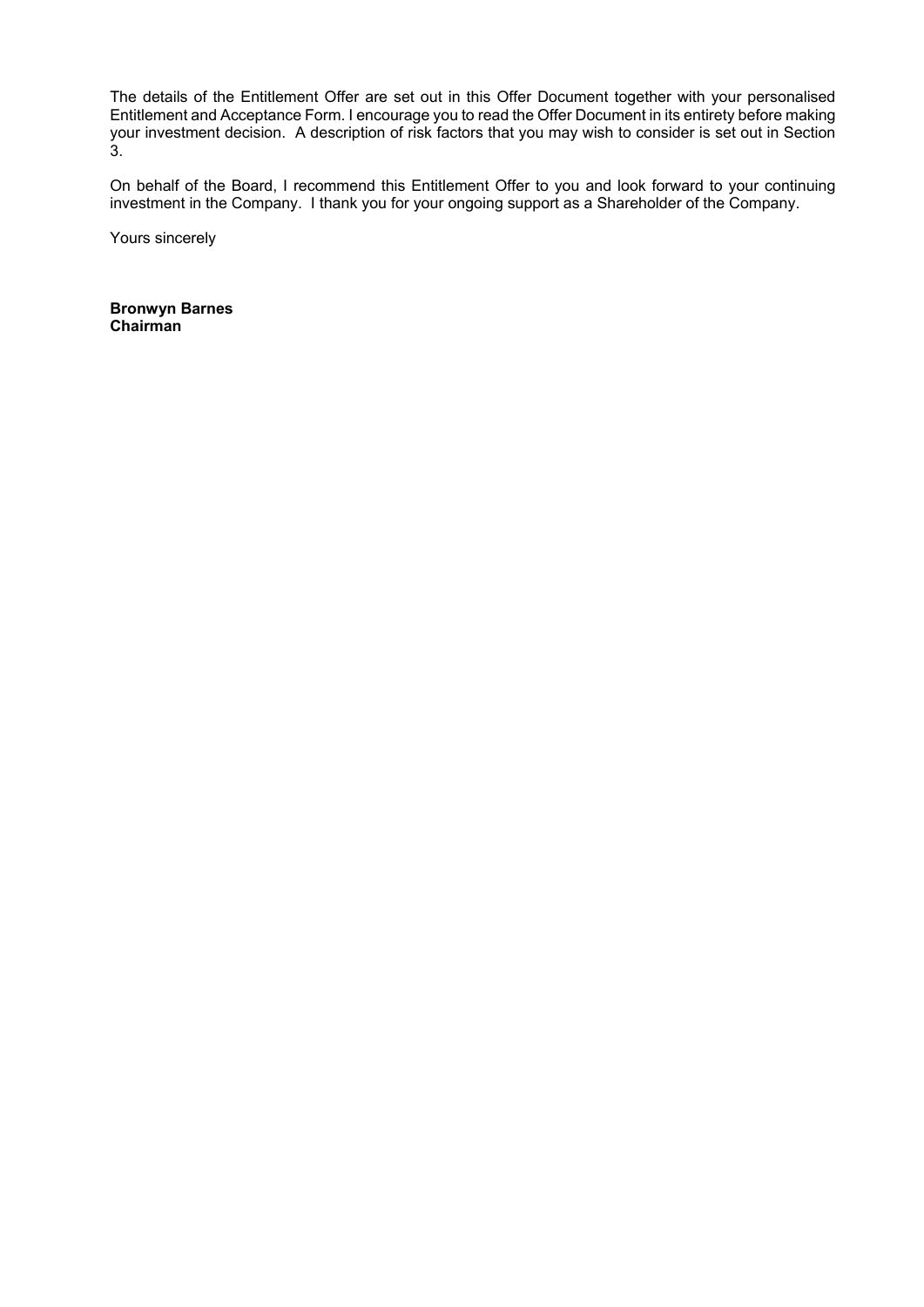#### **1. Details of the Entitlement Offer**

#### **1.1 The Entitlement Offer**

Indiana Resources Limited ACN 009 129 560 (the **Company**) is making a non-renounceable pro rata offer (**Entitlement Offer**) of fully paid ordinary shares in the capital of the Company (**New Shares**) to Shareholders with a registered address in Australia and New Zealand (**Eligible Shareholders**). Eligible Shareholders who are on the Company's share register at 5.00 pm (AWST) on 20 December 2017 (**Record Date**) will be entitled to apply for 1 New Share for every 3 Shares held at an issue price of 6.5 cents each per New Share. The issue price is payable in full on application.

If all Shareholders take up their Entitlement under the Entitlement Offer, up to 17,957,575 New Shares will be issued and the Company will raise approximately \$1.34 million before costs. The number of New Shares to which you are entitled is shown on the accompanying Entitlement and Acceptance Form.

The Entitlement Offer is not underwritten.

The New Shares will be fully paid and will rank equally with the Company's existing issued Shares.

#### **1.2 Key dates**

The Entitlement Offer is open for acceptance until 5.00 pm (AWST) on the Closing Date or such other date as the Directors shall determine, subject to the Listing Rules. Other key dates for the Entitlement Offer are as follows:

| <b>Event</b>                                                                               | <b>Date</b>            |  |
|--------------------------------------------------------------------------------------------|------------------------|--|
| Entitlement Offer announced via ASX and<br>application for quotation (Appendix 3B)         | 15 December 2017       |  |
| Letter to unlisted option holders                                                          | 15 December 2017       |  |
| Letter to eligible and excluded shareholders                                               | 18 December 2017       |  |
| Shares quoted on an "ex" basis                                                             | 19 December 2017       |  |
| Record Date to identify Shareholders entitled to<br>participate in issue                   | 20 December 2017       |  |
| Offer Document lodged with ASX                                                             | 22 December 2017       |  |
| Offer Document and Entitlement and Acceptance<br>Forms despatched to Eligible Shareholders |                        |  |
| Last day to extend the Entitlement Offer closing<br>date                                   | 16 January 2018        |  |
| <b>Closing Date for acceptance and payment</b>                                             | <b>19 January 2018</b> |  |
| Securities quoted on a deferred settlement basis                                           | 22 January 2018        |  |
|                                                                                            | No later than          |  |
| Entity notifies ASX of under subscriptions                                                 | 24 January 2018        |  |
| <b>Issue of New Shares</b>                                                                 | 25 January 2018        |  |
| Despatch of holding statements                                                             | 29 January 2018        |  |
| Commencement of trading of New Shares                                                      | 29 January 2018        |  |
| Placement of shortfall shares                                                              | 19 April 2018          |  |

The timetable outlined above is indicative only and subject to change. The Directors, reserve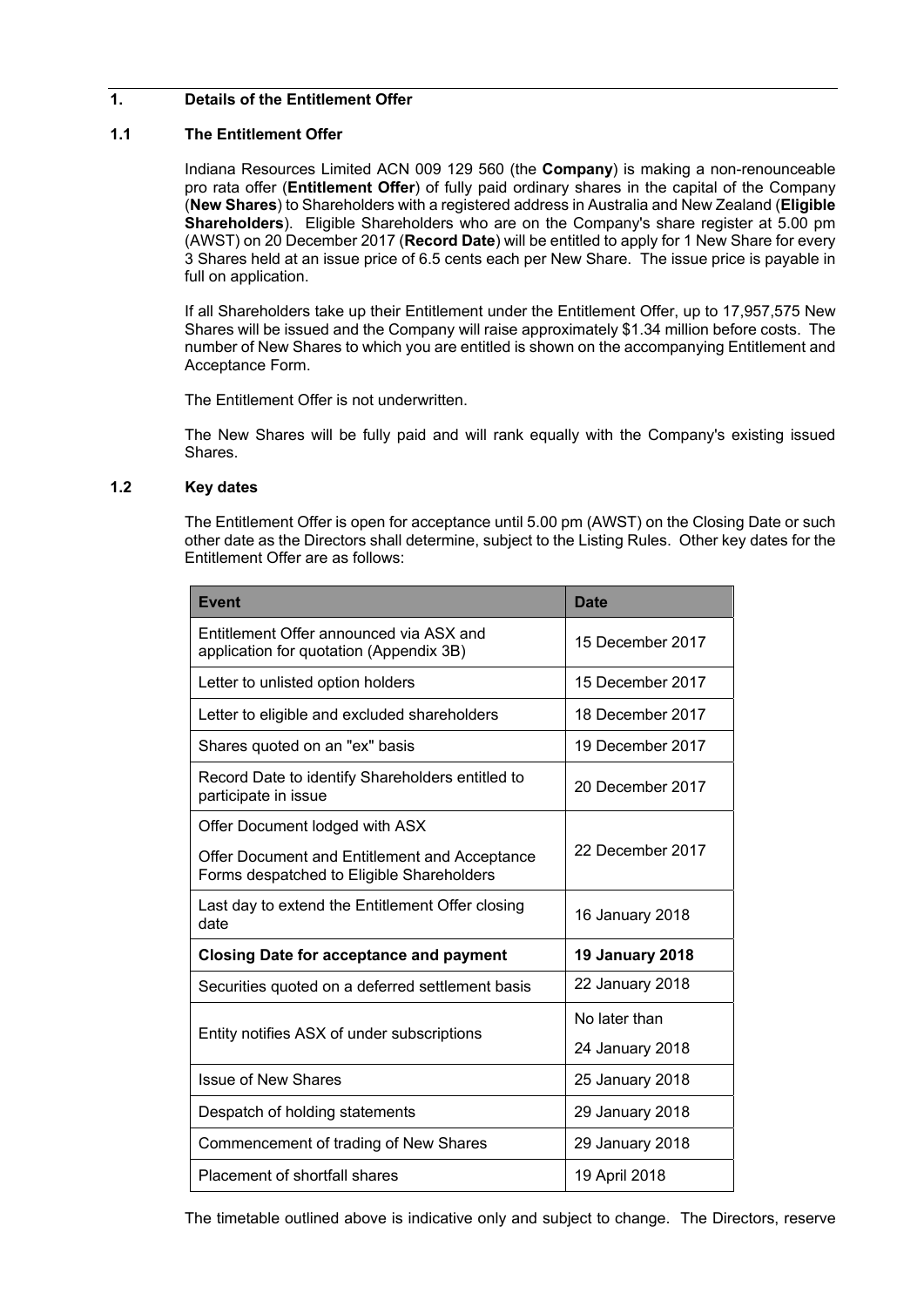the right to vary these dates, including the Closing Date, without prior notice but subject to the Corporations Act and the Listing Rules. The Directors also reserve the right not to proceed with the whole or part of the Entitlement Offer at any time prior to allotment. In that event, Application Money will be returned without interest. See Section 1.7 for further details.

#### **1.3 Use of proceeds and effect of the Entitlement Offer on the Company**

The immediate financial effect of the Entitlement Offer on the Company will be to increase cash reserves by up to \$1.17 million (before costs), should all shareholders participate in the Entitlement Offer. As at 14 December 2017, the Company's unaudited cash and cash equivalents totalled \$350,000 net of obligations to creditors.

The Company will use the proceeds from the Entitlement Offer to undertake project generation activity and to ensure that it is well positioned to take advantage of any opportunity to acquire a suitable project that arises. Proceeds will also be used to support ongoing tenement holding costs and administration and corporate expenses.

Recently completed study work has demonstrated the potential for a smaller scale (lower capital cost) operation, based on the existing higher-grade resources at the Ntaka Hill Nickel Project. While the Company's immediate focus is on monetising Ntaka Hill, should that process be enhanced by completion of further study work, proceeds from the Entitlement offer will be utilised for such a purpose.

Should greater clarity emerge with respect to the impact of recent legislative changes on the Company's activities in Tanzania, completion of the Entitlement Offer will enable the Company to readily resume exploration at its Naujombo and Kishugu Gold Projects, where attractive results had been achieved prior to ceasing exploration activity in Tanzania (*see ASX announcement 4 August 2017*). Proceeds will also be used to meet tenement holding costs and general corporate requirements administration and corporate expenses.

The use of funds described above is a statement of the Board's current intentions as at the date of this Offer Document. However, Shareholders should note that, as with any budget, the allocation of funds may change depending on a number of factors, including the outcome of operational and development activities, regulatory developments, market and general economic conditions and environmental factors. In light of this, the Board reserves the right to alter the way the funds are applied.

As the Entitlement Offer is not underwritten, the allocation of the funds raised will depend on the level of acceptances and the amount of Application Monies received. The Company will need to consider alternative methods of raising funds should it not raise the full amount under the Entitlement Offer.

The principal effect of the Entitlement Offer (if fully subscribed) on the Company's capital structure will be to increase the total number of issued Shares to a maximum of 71,830,302 Shares. The following table sets out the number of issued Shares at the date of the Entitlement Offer and the total number of issued Shares at the close of the Entitlement Offer based on the maximum number of New Shares that may be issued under the Entitlement Offer:

| <b>Shares</b>                                                                                     | <b>Number</b> |  |
|---------------------------------------------------------------------------------------------------|---------------|--|
| Issued Shares as at the date of this document                                                     | 53,872,727    |  |
| Maximum number of New Shares that may be<br>issued pursuant to the Entitlement Offer <sup>1</sup> | 17,957,575    |  |
| Maximum number of issued Shares upon<br>completion of the Entitlement Offer <sup>2</sup>          | 71,830,302    |  |

#### Notes:

*The number of New Shares to be issued assumes that no options or performance rights currently on issue are exercised or converted prior to the Record Date.* 

*²Assumes that the Entitlement Offer is fully subscribed and that no options or performance rights currently on issue are exercised or converted prior to the Record Date.*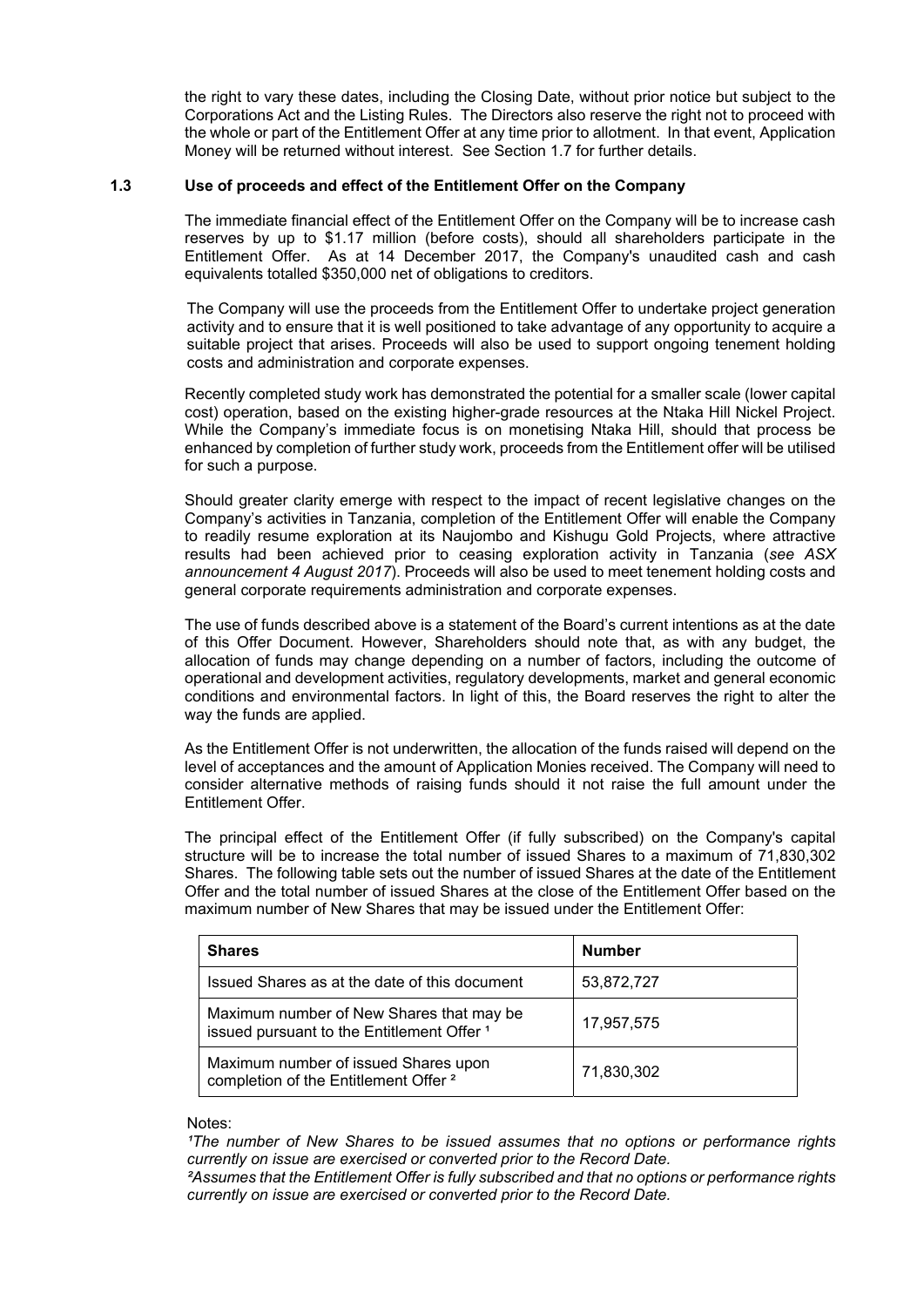In addition to Shares, the Company also has on issue 8,078,353 unquoted options. The Company is not anticipating any of these are exercised prior to the Record Date.

Details of the effect of the Entitlement Offer on control of the Company are set out in Section 1.10

#### **1.4 Entitlements**

Each Eligible Shareholder who is registered as the holder of Shares at 5.00 pm (AWST) on the Record Date is entitled to participate in the Entitlement Offer. The number of New Shares to which you are entitled is shown on your Entitlement and Acceptance Form accompanying this Offer Document.

You may accept all, or only part, of your Entitlement by completing the Entitlement and Acceptance Form and returning it in accordance with the instructions set out on the reverse of that form prior to the Closing Date. If you decide not to accept all or part of your Entitlement or fail to do so by the Closing Date, your rights to participate in the Entitlement Offer will lapse and the New Shares not taken up by you will form part of the Shortfall. If your acceptance exceeds your Entitlement as shown on the Entitlement and Acceptance Form, any excess will be deemed to be an application for additional New Shares under the Shortfall Offer.

As a result of this Entitlement Offer, Shareholders who do not take up all of their Entitlement will have their percentage shareholding in the Company diluted.

In determining Entitlements, any fractional entitlements have been rounded up to the nearest whole number of Shares.

It is the responsibility of Applicants to determine their allocation prior to trading in the New Shares. The sale by Applicants of New Shares prior to the receipt of a holding statement is at the Applicant's own risk.

#### **1.5 No rights trading**

The rights to New Shares under the Entitlement Offer are non-renounceable. Accordingly, there will be no trading of rights on the ASX and you may not dispose of your rights to subscribe for New Shares under the Entitlement Offer to any other party. If you do not take up your Entitlement to New Shares under the Entitlement Offer by the Closing Date, the Entitlement Offer to you will lapse.

#### **1.6 ASX listing**

The Company has made an application to ASX for Official Quotation of the New Shares. If ASX does not grant quotation for the New Shares, the Company will not allot any New Shares and all Application Money will be refunded without interest.

The fact that ASX may grant Official Quotation of the New Shares is not to be taken in any way as an indication of the merits of the Entitlement Offer or the New Shares under this Offer Document.

#### **1.7 Refund of Application Money**

Application Monies will be held in a subscription account established and held by the Company on behalf of each Eligible Shareholder until the New Shares are issued. If necessary, Application Money will be refunded as soon as reasonably practicable, without interest. Interest earned on any Application Money will be for the benefit of the Company and will be retained by the Company regardless of whether New Shares are issued under the Entitlement Offer.

#### **1.8 Shortfall**

If you do not wish to take up any part of your Entitlement under the Entitlement Offer, you are not required to take any action. That part of your Entitlement not taken up will form part of the Shortfall and will be dealt with in accordance with this Section 1.8.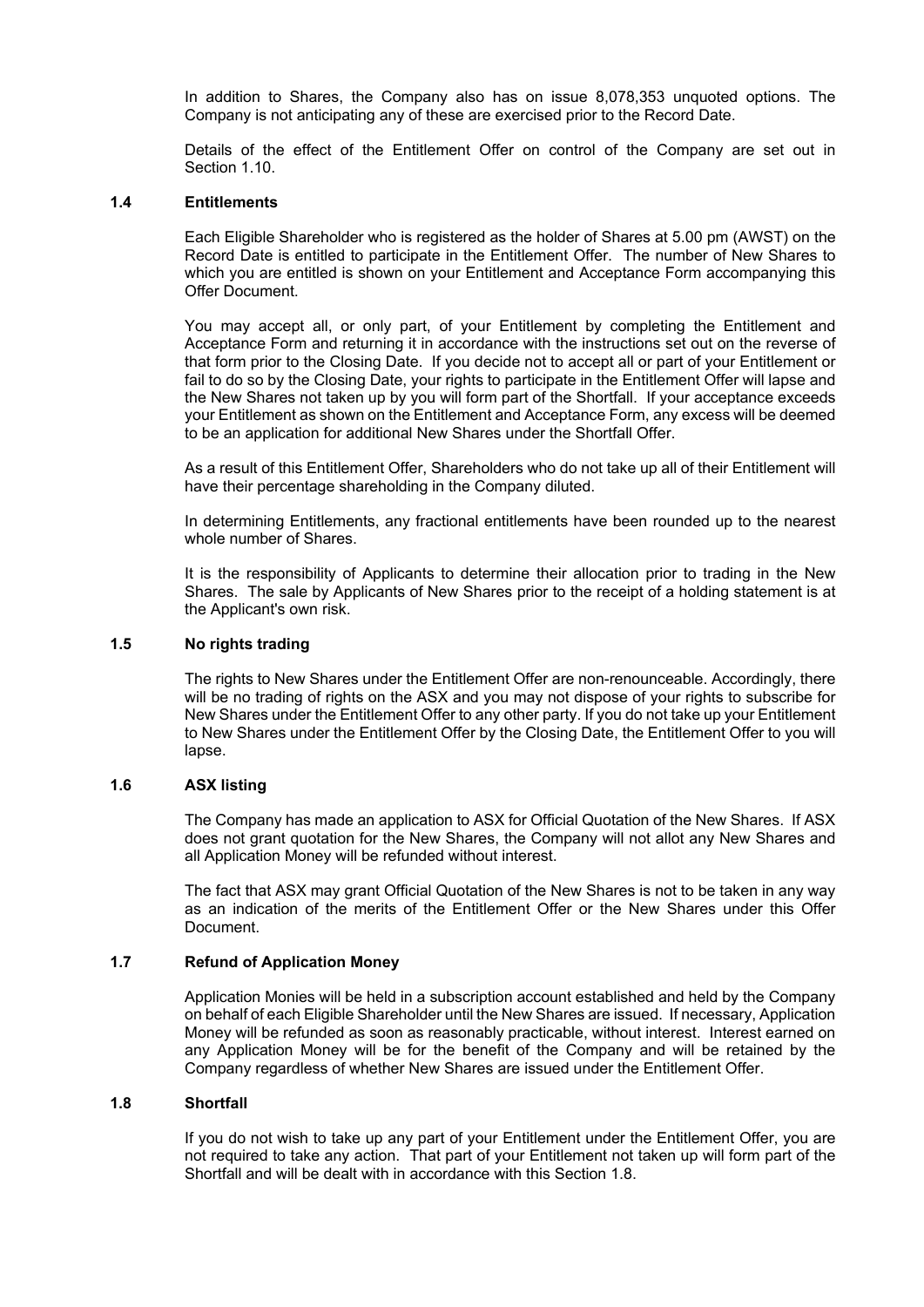Subject to any restrictions imposed by law, Eligible Shareholders who have subscribed for their Entitlements in full may apply for additional New Shares under the Shortfall Offer (**Shortfall Shares**). For instructions on how to apply for Shortfall Shares please refer to Section 2.4.

Shortfall Shares will be issued to Eligible Shareholders at the discretion of the Directors. Therefore, the Directors cannot guarantee that your Application for Shortfall Shares will be successful. The Directors reserve the right to allot to an Application a lesser number of Shortfall Shares than the number for which the Applicant applies, or to reject an Application or to not proceed with the placing of the Shortfall Shares. If the number of Shortfall Shares allotted is fewer than the number applied for, surplus Application Monies will be refunded in full without interest in accordance with the Corporations Act.

Subject to the Corporations Act and the Listing Rules, the Directors reserve the right to deal with the Shortfall Shares which are not taken up by Eligible Shareholders under the Entitlement Offer within 3 months after the Closing Date, including by inviting persons to apply for the Shortfall Shares. Such Shortfall Shares will only be issued at an issue price that is not less than the issue price offered to Eligible Shareholders under the Offer Document and will not be issued to the Directors or to related parties (or their associates).

#### **1.9 Excluded Shareholders**

The Company will not make the Entitlement Offer to Shareholders with a registered address outside Australia and New Zealand (**Excluded Shareholders**). The Company has decided that it is unreasonable to extend the Entitlement Offer to Excluded Shareholders having regard to:

- (a) the number of Shareholders outside Australia and New Zealand;
- (b) the number and value of New Shares that would be offered to Shareholders outside of Australia and New Zealand; and
- (c) the cost of complying with the legal requirements, and requirements of regulatory authorities, in the overseas jurisdictions.

Accordingly, the Entitlement Offer will not be extended to Excluded Shareholders.

The Company reserves the right in its absolute discretion to offer the Entitlement Offer to a Shareholder with an address in the Company's share register outside Australia or New Zealand if the Company is satisfied that it is not precluded from lawfully issuing New Shares to that Shareholder either unconditionally or after compliance with conditions which the Directors in their sole discretion regard as acceptable.

#### **1.10 Effect on control**

The potential effect that the issue of New Shares will have on the control of the Company, and the consequences of that effect, will depend on a number of factors, including investor demand for New Shares. However, given the structure of the Entitlement Offer as a pro rata issue, the potential effect that the issue of the New Shares will have on the control of the Company is as follows:

- (a) if all Eligible Shareholders take up their entitlements under the Entitlement Offer, the Entitlement Offer will have no significant effect on the control of the Company;
- (b) if some Eligible Shareholders do not take up their entitlements under the Entitlement Offer then the interests of those Eligible Shareholders will be diluted;
- (c) the proportional interests of shareholders with an address outside of Australia and New Zealand will be diluted because such shareholders are not entitled to participate in the Entitlement Offer;
- (d) although the issue of New Shares which are not taken up by Eligible Shareholders under the Entitlement Offer may increase the voting power of the investors who may be allocated New Shares via the shortfall process, it is not expected to have any material effect on the control of the Company.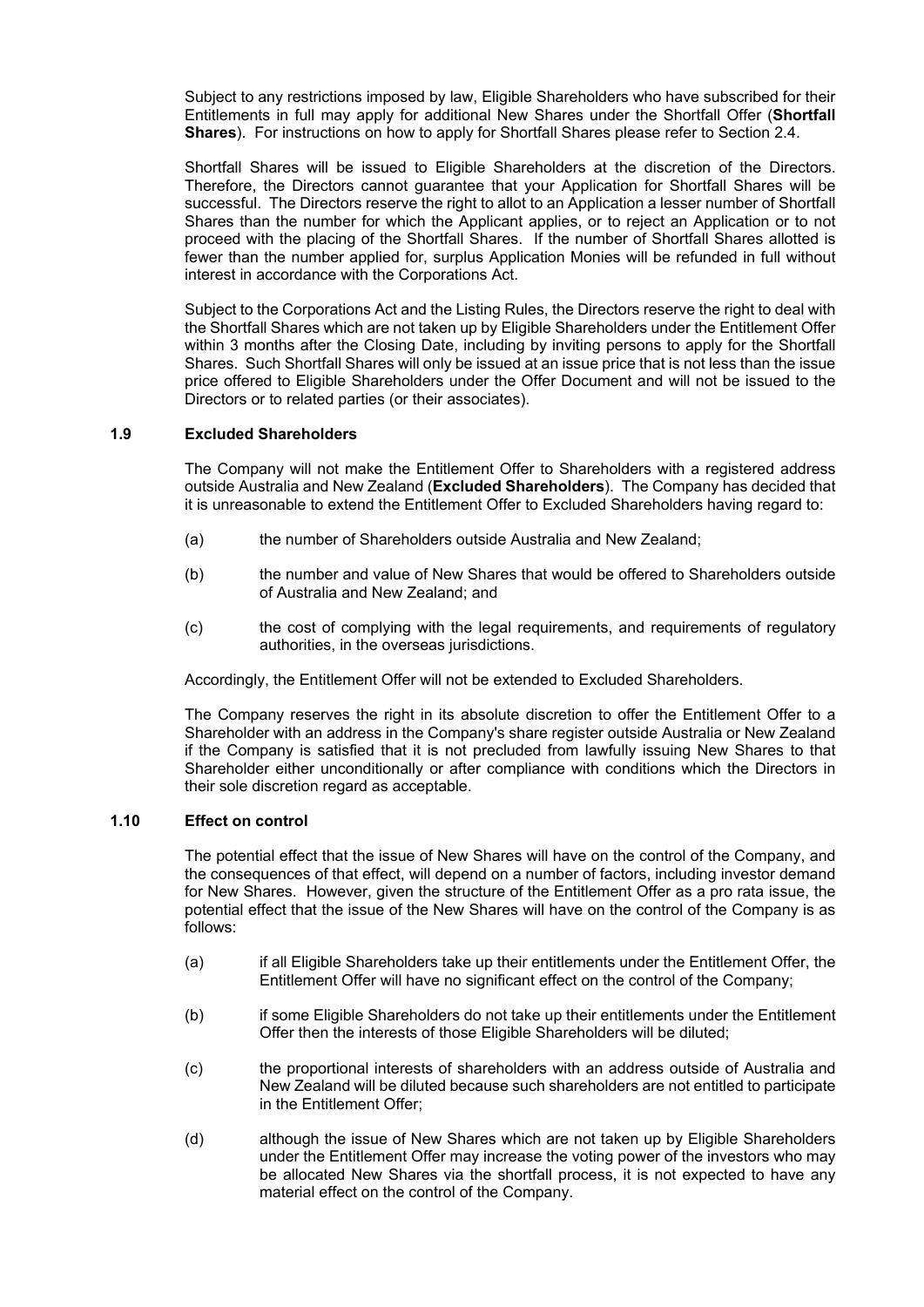Shareholders should note that if they do not participate in the Entitlement Offer, their holdings are likely to be diluted by approximately 25% (as compared to their holdings and number of Shares on issue prior to the Entitlement Offer, as at the date of this Offer Document).

Examples of how the dilution may impact Shareholders, based on the issued share capital as at the date of this Offer Document, are set out in the table below:

| <b>Holder</b> | <b>Holding</b><br>at<br>as<br><b>Record Date</b> | ℅<br>holding<br>as at<br><b>Record Date</b> | if<br>%<br>holding<br><b>Entitlements</b><br>not<br>taken up |
|---------------|--------------------------------------------------|---------------------------------------------|--------------------------------------------------------------|
| Shareholder 1 | 2,500,000                                        | 4.64                                        | 3.48                                                         |
| Shareholder 2 | 1,000,000                                        | 1.86                                        | 1.39                                                         |
| Shareholder 3 | 500,000                                          | 0.93                                        | 0.70                                                         |
| Shareholder 4 | 250,000                                          | 0.46                                        | 0.35                                                         |
| Shareholder 5 | 50,000                                           | 0.09                                        | 0.07                                                         |

#### **1.11 Directors interests and participation**

Each Director's relevant interest in the securities of the Company at the date of this Entitlement Offer Document and their Entitlement is set out in the table below.

| <b>Director</b>           | <b>Shares</b> | Voting<br>power | <b>Entitlement</b> | \$       |
|---------------------------|---------------|-----------------|--------------------|----------|
| <b>Bronwyn Barnes</b>     | 317,601       | 0.59%           | 158,800            | 7,940.00 |
| Derek Fisher              | 192,342       | 0.36%           | 96,171             | 4,808.55 |
| <b>Bruce</b><br>McFadzean | 93,334        | 0.17%           | 46,667             | 2,333.35 |

Each of the Directors have advised they or their related entities intend to take up their Entitlements in full.

#### **1.12 Market prices for Shares on ASX**

The lowest and highest market prices of the Shares of the Company on ASX during the 3 months immediately preceding the date of this Offer Document were 9.0 cents and 5.0 cents respectively.

#### **1.13 Notice to nominees and custodians**

Shareholders resident in Australia or New Zealand holding Shares on behalf of persons who are resident overseas are responsible for ensuring that taking up an entitlement under the Entitlement Offer does not breach regulations in the relevant overseas jurisdiction. Return of a duly completed Entitlement and Acceptance Form will be taken by the Company to constitute a representation that there has been no breach of those regulations.

#### **1.14 CHESS**

The Company is a participant in CHESS, for those investors who have, or wish to have, a sponsoring stockbroker. Investors who do not wish to participate through CHESS will be issuer sponsored by the Company. Because the sub-registers are electronic, ownership of securities can be transferred without having to rely upon paper documentation.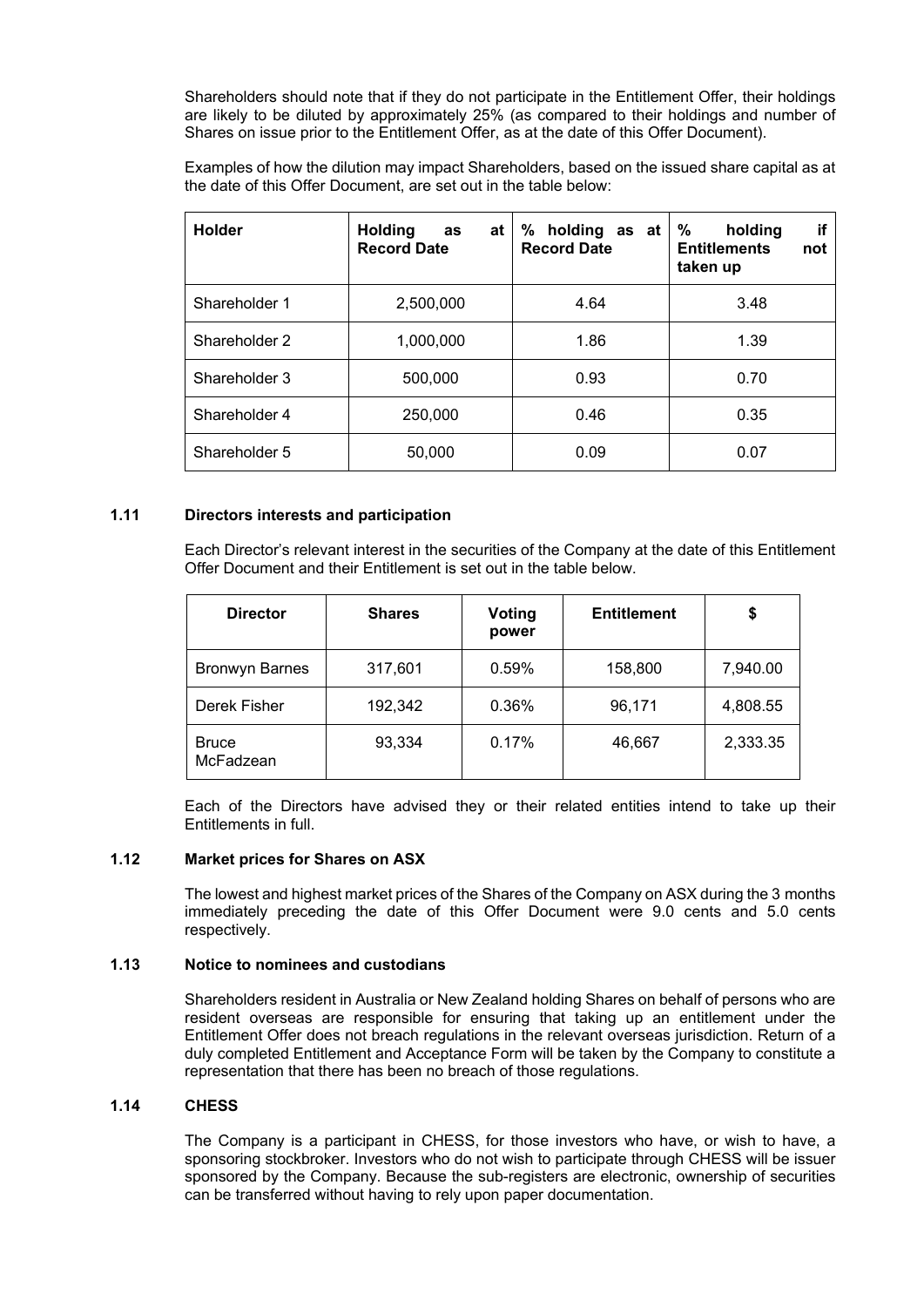Electronic registers mean that the Company will not be issuing certificates to investors. Instead, investors will be provided with a statement (similar to a bank account statement) that sets out the number of New Shares allotted to them under this Offer Document. The notice will also advise holders of their Holder Identification Number or Security Holder Reference Number and explain, for future reference, the sale and purchase procedures under CHESS and issuer sponsorship.

Further monthly statements will be provided to holders if there have been any changes in their security holding in the Company during the preceding month.

#### **1.15 Enquiries**

If you have any enquiries in relation to the Entitlement and Acceptance Form or your Entitlement, please contact the Company Secretary by telephone on +61 8 9388 7877 or consult your professional adviser.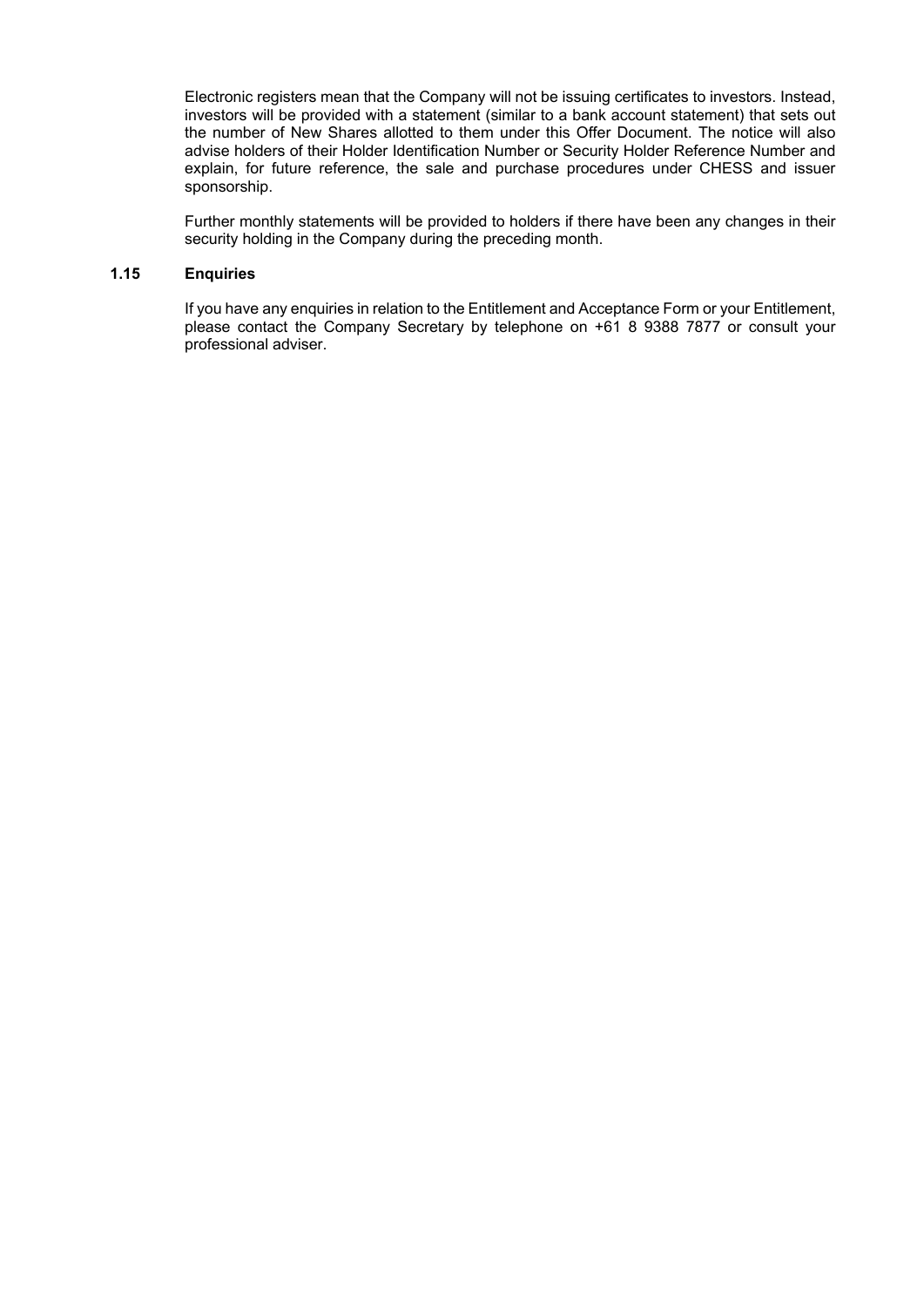#### **2. Actions required by Shareholders**

Acceptance of the Entitlement Offer must be made by Eligible Shareholders on the Entitlement and Acceptance Form accompanying this Offer Document. The Directors reserve the right to reject any applications for New Shares that are not made in accordance with the terms of this Offer Document or the instructions on the Entitlement and Acceptance Form.

#### **2.1 Taking up all of your Entitlement**

If you wish to take up all of your Entitlement, complete the Entitlement and Acceptance Form in accordance with the instructions set out on the reverse of that form and arrange for payment of the Application Money in accordance with Section 2.5.

#### **2.2 Allow all or part of your Entitlement to lapse**

If you decide not to accept all or part of your Entitlement to New Shares, or fail to accept by the Closing Date, your Entitlement will lapse. The New Shares not subscribed for will form part of the Shortfall.

If you do nothing, although you will continue to own the same number of Shares, your shareholding in Indiana will be diluted.

As the Entitlement Offer is non-renounceable, you will not receive any payment for Entitlements you do not take up.

#### **2.3 Taking up part of your Entitlement and allowing the balance to lapse**

If you wish to take up part of your Entitlement under the Entitlement Offer and allow the balance to lapse, please complete the Entitlement and Acceptance Form for the number of New Shares you wish to take up in accordance with the instructions set out on the reverse of that form and arrange for payment of the applicable amount of Application Money in accordance with Section 2.5.

#### **2.4 Applying for Shortfall Shares**

Subject to any restrictions imposed by law, Eligible Shareholders who have subscribed for their Entitlements in full may apply for additional New Shares under the Shortfall Offer by completing the section of the Entitlement and Acceptance Form entitled "Shortfall Shares" in accordance with the instructions set out on the reverse of that form.

#### **2.5 Payment and return of Entitlement and Acceptance Form**

You may pay the Application Money by BPAY<sup>®</sup>, cheque, money order or bank draft.

#### **Payment by BPAY®**

Those who elect to pay by BPAY<sup>®</sup> must follow the instructions for BPAY<sup>®</sup> described in the Entitlement and Acceptance Form (which includes the biller code and your unique customer reference number). Please note that should you choose to pay by BPAY® payment:

- (a) you do **not** need to submit the personalised Entitlement and Acceptance Form but are taken to make the statements on that form; and
- (b) if you do **not** pay for your full Entitlement, you are deemed to have taken up your Entitlement in respect of such whole number of New Shares which is covered in full by your Application Money.

Applicants should be aware that their own financial institution may implement earlier cut off times with respect to electronic payment, and should therefore take this into consideration when making payment. It is the responsibility of the applicant to ensure that funds submitted through BPAY<sup>®</sup> must be received by no later than 2.00 pm (AWST) on the Closing Date.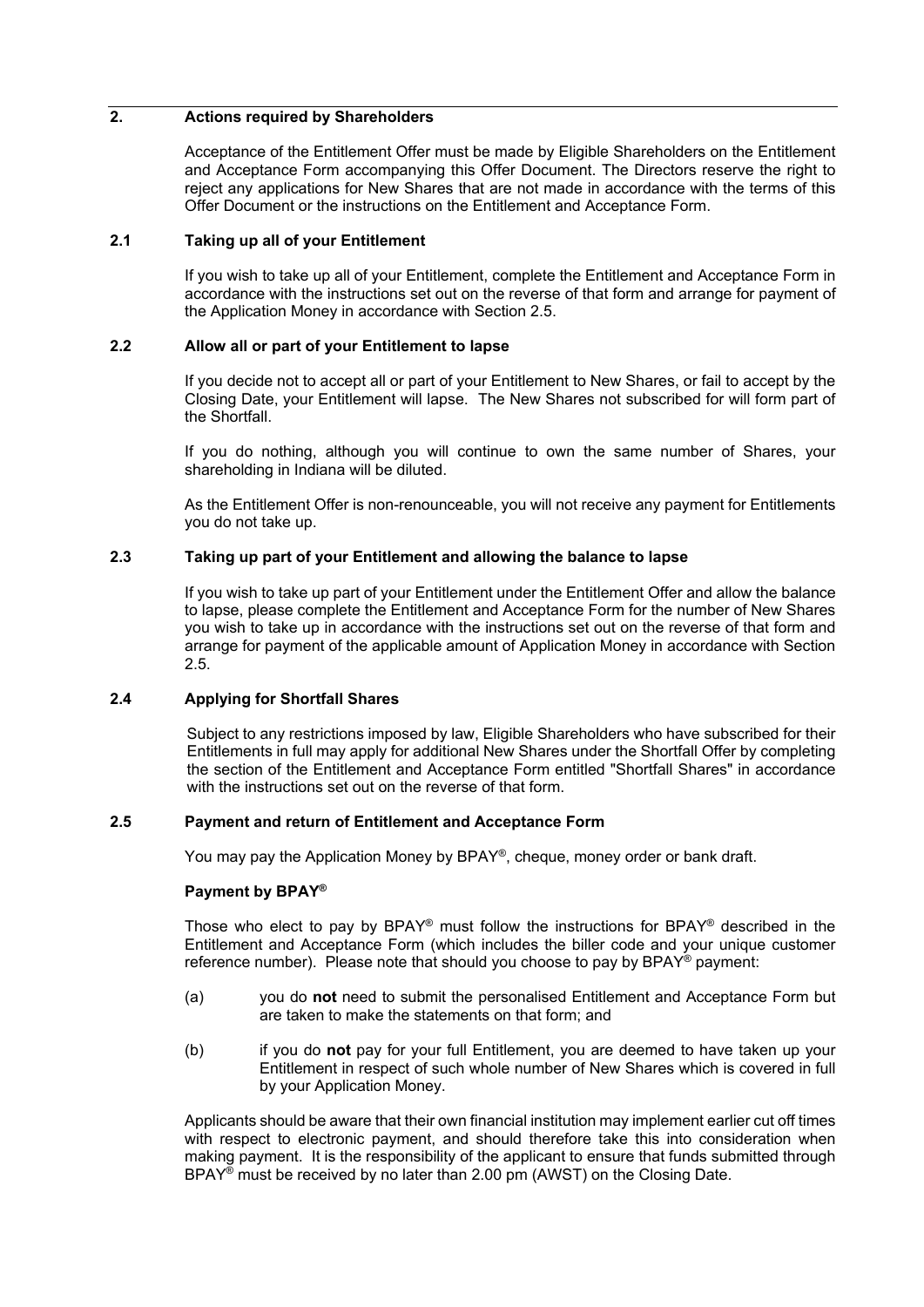#### **Payment by cheque, money order or bank draft**

Those who elect to pay by cheque, money order or bank draft must follow the instructions described in the Entitlement and Acceptance Form. You must ensure that:

- (a) your Entitlement and Acceptance Form is complete;
- (b) your cheque, money order or bank draft for the applicable amount of Application Money must be made in Australian currency, drawn on an Australian branch of a financial institution, be made payable to "Indiana Resources Limited" and crossed "Not Negotiable";
- (c) your completed Entitlement and Acceptance Form and cheque, money order or bank draft are received by the Company's Share Registry by no later than 5.00 pm (AWST) on the Closing Date at:

Computershare Investor Services Pty Limited GPO BOX 505 Melbourne Victoria 3001 Australia

#### **2.6 Implications of acceptance**

Returning a completed Entitlement and Acceptance Form or paying any Application Monies by BPAY will be taken to constitute a representation by you that:

- (a) you have received a copy of this Offer Document and the accompanying Entitlement and Acceptance Form, and read them both in their entirety; and
- (b) you acknowledge that once the Entitlement and Acceptance Form is returned, or a BPAY® payment instruction is given in relation to any Application Monies, the Application may not be varied or withdrawn except as required by law.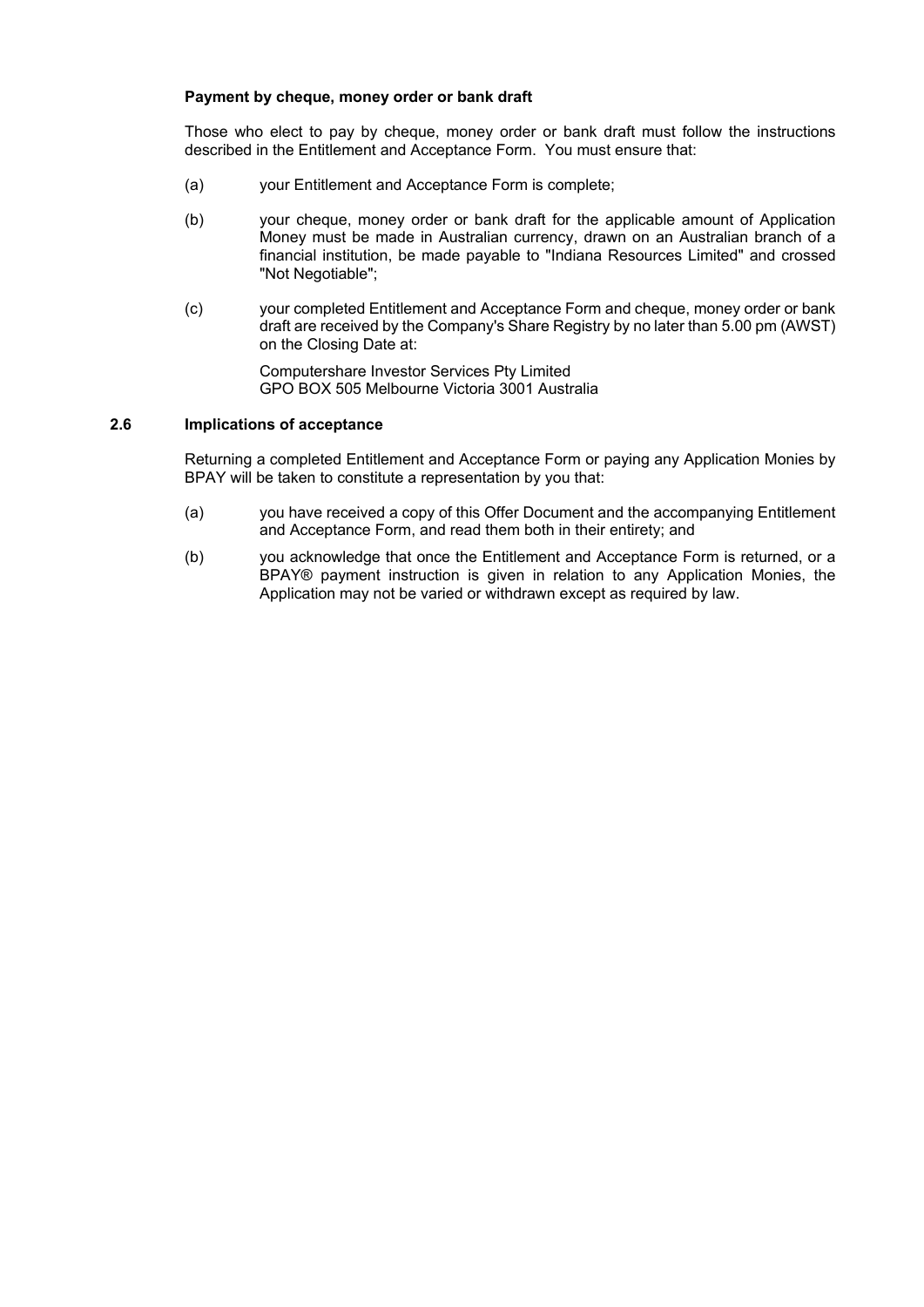#### **3. Risk factors**

The Shares offered under this Offer Document should be considered speculative because of the nature of the Company's business.

Activities in the Company and its controlled entities, as in any business, are subject to risks which may impact on the Company's future performance.

Prior to deciding whether to take up their Entitlement, Shareholders should read the entire Offer Document and review announcements made by the Company to ASX (at www.asx.com.au under the code IDA) in order to gain an appreciation of the Company, its activities, operations, financial position and prospects.

Shareholders should also consider the following summary risk factors which the Directors believe represent some of the general and specific risks that Shareholders should be aware of when evaluating the Company and deciding whether to increase their shareholding in the Company. The following risk factors are not intended to be an exhaustive list of all of the risk factors to which the Company is exposed.

#### **Future capital requirements**

The Company has finite financial resources and no cash flow from producing assets and therefore will require additional financing in order to meet its minimum expenditure commitments for its tenements and implement its strategy as previously disclosed.

The Company will require further financing in the future, in addition to amounts raised pursuant to the Entitlement Offer. Any additional equity financing may be dilutive to Shareholders, may be undertaken at lower prices than the current market price (or Entitlement Offer price) or may involve restrictive covenants which limit the Company's operations and business strategy. Debt financing, if available, may involve restrictions on financing and operating activities.

Although the Directors believe that additional capital can be obtained, no assurances can be made that appropriate capital or funding, if and when needed, will be available on terms favourable to the Company or at all. If the Company is unable to obtain additional financing as needed, it may be required to reduce the scope of its operations and this could have a material adverse effect on the Company's activities and could affect the Company's ability to continue as a going concern.

The Company may undertake additional offerings of Shares and of securities convertible into Shares in the future. The increase in the number of Shares issued and outstanding and the possibility of sales of such shares may have a depressive effect on the price of Shares. In addition, as a result of such additional Shares, the voting power of the Company's existing shareholders will be diluted.

#### **Country Risk**

The Company's principal assets are located in Tanzania and it may acquire assets in foreign countries in the future. There are risks associated with exploration and mining activities and investments generally in foreign countries that may adversely affect the business, costs, expenditure and profitability of the Company. These risks include without limitation:

- (a) changes in foreign country government, government policies, regulatory regime, economic change, civil instability and attitudes towards foreigners or their businesses;
- (b) land access and environmental regulation may be adverse or beneficial; and
- (c) the applicable legal regime including investment into and repatriation of revenue out of the foreign country.

Failure to comply strictly with applicable laws, regulations and local practices could result in loss, reduction or expropriation of entitlements, or the imposition of additional local or foreign parties as joint venture partners with carried or other interests.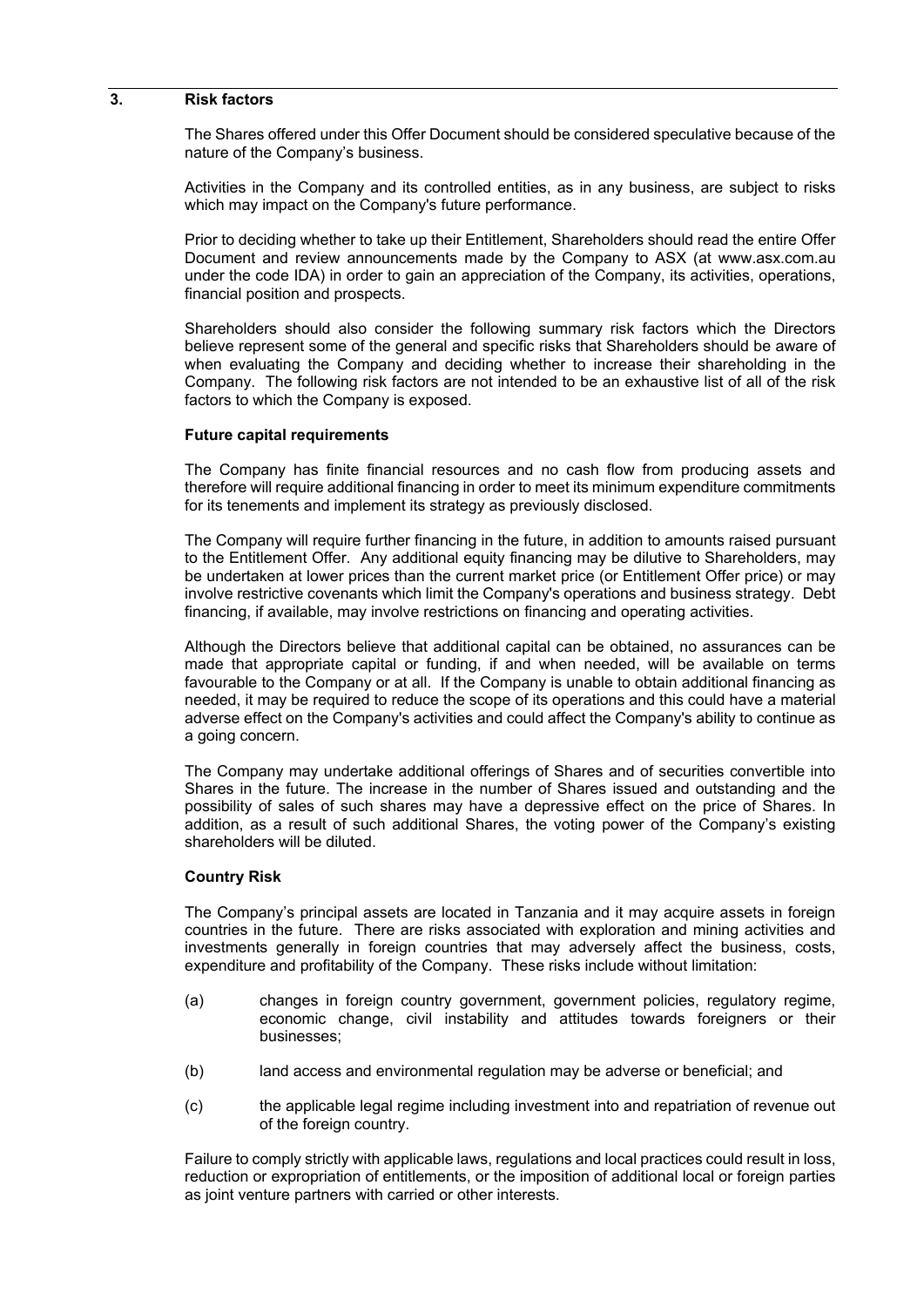In July 2017, the Tanzanian Government passed legislation which included a number of changes with respect to the legal and regulatory framework governing the natural resources sector in Tanzania (**Amending Legislation**).

Key aspects of the Amending Legislation include:

- (a) Depending on the scale of the project and the minerals being mined, the Tanzanian Government may hold a free carried interest of at least 16%;
- (b) An increase in the royalty rate for certain minerals (including gold and copper) from 4% to 6%;
- (c) Retention of earnings in Tanzania, with repatriation of profits permitted in accordance with Tanzanian law;
- (d) Disputes to be adjudicated in Tanzania under Tanzanian law;
- (e) Local content, corporate social responsibility (CSR) and the requirement for mineral rights' holders to make an integrity pledge; and
- (f) Restrictions on the export of raw resources for beneficiation outside Tanzania.

While Indiana remains committed to advancing exploration at Kishugu and Naujombo, due to the uncertainty associated with certain aspects of the Amending Legislation, the Company decided that it was prudent to cease its exploration activities until the impact of the Amending Legislation is fully understood.

While Indiana considers that the Amending Legislation appears to be designed to address the mining and export of precious metals and metal concentrates from existing operations in Tanzania, which have been the focus of a recent review conducted by Presidential Committees, there is no certainty that is the case. Regulations that are expected to provide important guidance on the practical operation of the Amending legislation and its impact on the Company's activities, the Regulations may not provide the guidance sought and/or may be on worse terms than the Amending Legislation.

#### **Litigation risk**

The Company is subject to litigation risks. All industries, including the minerals exploration industry, are subject to legal claims, with and without merit. Defence and settlement costs of legal claims can be substantial, even with respect to claims that have no merit.

Due to the inherent uncertainty of the litigation process, the resolution of any particular legal proceeding to which the Company is or may become subject could have a material effect on its financial position, results of operations or the Company's activities.

#### **Exploration, development, mining and processing risks**

The exploration licences of the Company are at various stages of exploration, and potential investors should understand that mineral exploration and development are high-risk undertakings. There can be no assurance that exploration of these licences, or any other licences that may be acquired in the future, will result in the discovery of an economic ore deposit. Even if an apparently viable deposit is identified, there is no guarantee that it can be economically exploited.

The future exploration activities of the Company may be affected by a wide range of factors including geological conditions, limitations on activities due to seasonal weather patterns, unanticipated operational and technical difficulties, industrial and environmental accidents, tribal and traditional ownership processes, changing government regulations and many other factors beyond the control of the Company.

The success of the Company will also depend on the Company having access to sufficient development capital to allow for progressing exploration opportunities towards mining operations, being able to maintain title to its licences and obtaining all required approvals for its activities. In the event that exploration programmes prove to be unsuccessful, this could lead to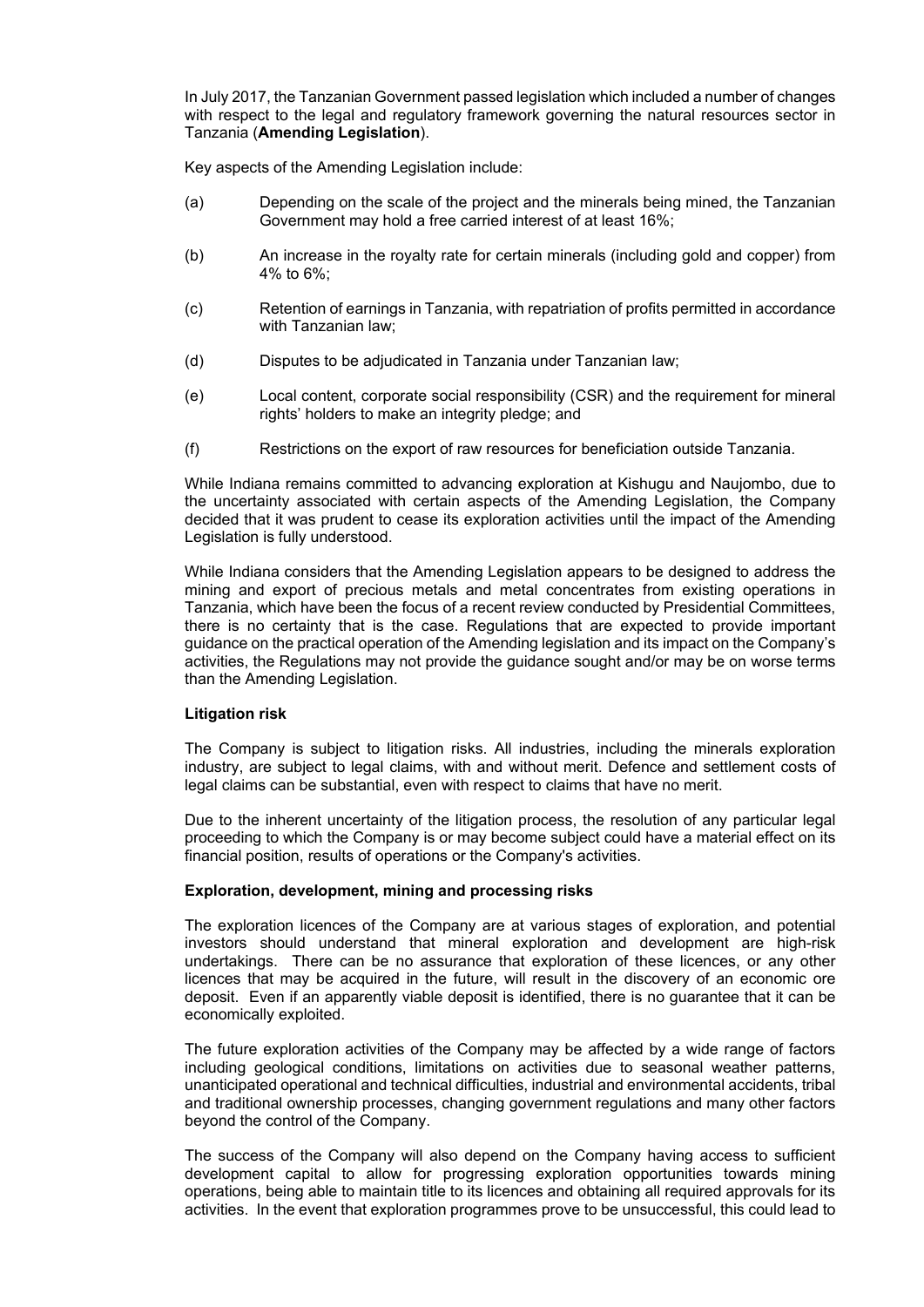a diminution in the value of the licences, a reduction in the base reserves of the Company and possible relinquishment of the licences.

Each of the Company's mining licences and permits are for a specific term and carry with them annual expenditure and reporting commitments, as well as other conditions requiring compliance. Consequently, the Company could lose title to or its interest in these tenements if licence conditions are not met or insufficient funds are available to meet expenditure commitments.

The exploration costs of the Company are based on certain assumptions with respect to method and timing of exploration. By their nature, these estimates and assumptions are subject to significant uncertainties and, accordingly, the actual costs may materially differ from these estimates and assumptions. Accordingly, no assurance can be given that the cost estimates and the underlying assumptions will be realised in practice, which may materially affect the Company's viability.

#### **Logistics and infrastructure**

The Company's exploration projects in Tanzania are subject to logistical risk of a long supply line and lack of nearby engineering and other support facilities. They are located in remote areas of southern Tanzania which lack basic infrastructure, including sources of power, water, housing, food and transport.

Owing to a shortage of skilled local personnel, the Company engages expatriate workers to perform certain functions in Tanzania. In order to develop any of its exploration properties, the Company will need to establish the facilities and material necessary to support operations in the remote locations in which they are situated. The remoteness of the properties will also affect the potential viability of mining operations, as the Company will also need to establish more significant sources of power, water, physical plant and transport infrastructure in the area. The lack of availability of such sources may adversely affect mining feasibility and may, in any event, require the Company to arrange significant financing, locate adequate supplies and obtain necessary approvals from national regional governments, none of which can be assured.

#### **Termite Administration**

In September 2015, a letter of demand was received from the liquidators of Termite Resources NL (**Termite**) which provided notice of a potential claim against former Directors and Officers of Termite including the Company itself.

Termite was wholly owned by an incorporated joint venture entity, itself a 51% owned subsidiary of Indiana. Termite undertook the operation of the Cairn Hill iron ore mine in South Australia. As a result of the sudden and steep downturn in iron ore prices in the second quarter of 2014, Indiana announced on 19 June 2014 that the directors of Termite had appointed voluntary administrators to Termite. Subsequently, on 15 September 2014, creditors of Termite voted to place that company into liquidation.

In January 2016, the Company entered into a Standstill Deed with the Liquidators, under which Termite, at the request of the Company and the Individual Defendants, agreed not to constitute proceedings against Indiana without notice. No such notice has been given.

In April 2016, the Liquidators commenced formal proceedings against certain previous directors and officers of Termite. A trial concluded in September 2017, with a judgment expected in the December Quarter of 2018. No proceedings have commenced against the Company.

The quantum of the claim is put in the alternative as the amount of the unsatisfied liabilities to unsecured creditors at the date of administration (mostly made up of damages claims from long term logistics creditors for early termination of their contracts on appointment of the administrators) said to be estimated at \$75 million, alternatively about \$46 million plus interest, being the amount repaid by Termite to Outback. The Company's current belief is that such a claim has little merit.

Termite's insurer has been notified and reimbursed the respective directors and officers for legal costs incurred to date. The Company is also confident that any liability against the Directors and Officers arising from the claim also falls within the D&O Policy. As a result, it is unlikely that the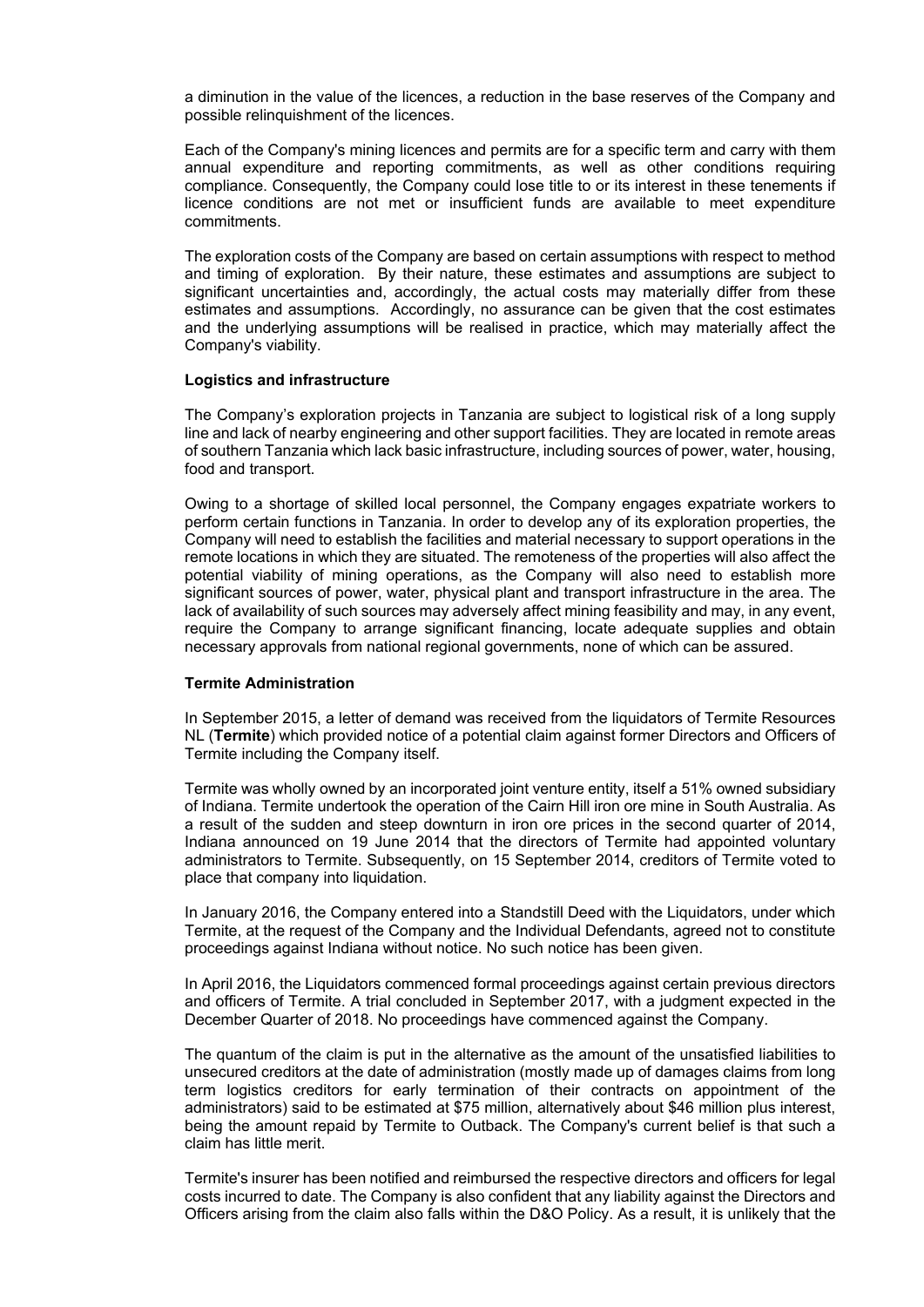Company would incur any economic loss as a result of a claim against the Directors and Officers of Termite.

There is a risk that the Company will be pursued as a defendant. If that event materialises, the Company may incur out of pocket legal expenses that may materially affect its activities and financial position.

#### **Key personnel**

Recruiting and retaining qualified personnel are important to the Company's success. The number of persons skilled in the exploration and development of mining properties is limited and competition for such persons is strong. There can be no assurance given that there will be no detrimental impact on the Company if one or more Directors leave the Company.

#### **Joint Venture Parties, Agents and Contractors**

The Directors are unable to predict the risk of financial failure or default by a participant in any joint venture to which the Company is or may become a party. Further, the Company is unable to predict the risk of insolvency or managerial failure by any of the contractors used by the Company in any of its activities or the insolvency or other managerial failure by any of the other service providers used by the Company for any activity. The effects of such failures may have an adverse effect on the Company's operations.

#### **No minimum subscription**

There is no minimum subscription under the Entitlement Offer. As such, there is no guarantee that the Company will raise sufficient funds to enable the development of the Company's projects and there may be restrictions of the financing and operating activities of the Company. Further, the Company may be required to reduce the scope of its operations or anticipated expansion and it may affect the Company's ability to continue as a going concern.

#### **Stock market conditions**

As with all stock market investments, there are risks associated with an investment in the Company. Share prices may rise or fall and the price of Shares might trade below or above the issue price for the New Shares.

General factors that may affect the market price of Shares include without limitation economic conditions in both Australia and internationally, investor sentiment, local and international share market conditions, changes in interest rates and the rate of inflation, variations in commodity prices, the global security situation and the possibility of terrorist disturbances, changes to government regulation, policy or legislation, changes which may occur to the taxation of companies as a result of changes in Australian and foreign taxation laws, changes to the system of dividend imputation in Australia, and changes in exchange rates.

#### **Commodity price volatility and exchange rate risk**

If the Company achieves success leading to mineral production, the revenue it will derive through the sale of product exposes the potential income of the Company to commodity prices and exchange rate risks. Commodity prices fluctuate and are affected by many factors beyond the control of the Company. Such factors include supply and demand for minerals, technological advancements, forward selling activities and other macro-economic factors.

Furthermore, prices of various commodities and services may be denominated in United States dollars or Tanzanian shillings, whereas the income and expenditure of the Company are and will be taken into account in Australian currency, exposing the Company to the fluctuations and volatility of the rate of exchange between the United States dollar and the Australian dollar and the Tanzanian shilling and the Australian dollar as determined in international markets.

#### **Liquidity risk**

There can be no guarantee that there will continue to be an active market for Shares or that the price of Shares will increase. There may be relatively few buyers or sellers of Shares on ASX at any given time. This may affect the volatility of the market price of Shares. It may also affect the prevailing market price at which Shareholders are able to sell their Shares. This may result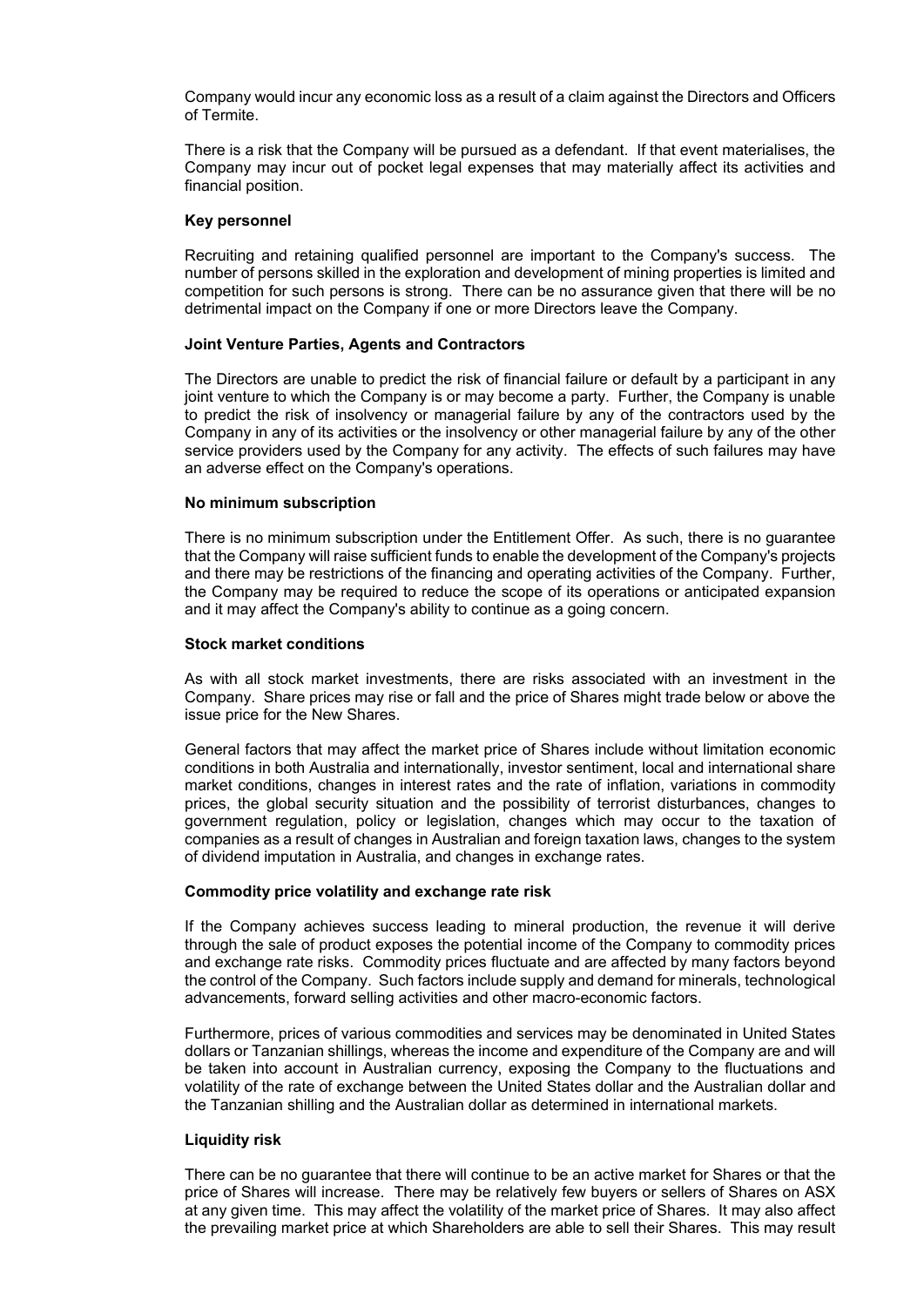in Shareholders receiving a market price for their Shares that is less or more than the price paid under the Entitlement Offer.

#### **Investment risk**

An investment in New Shares should be considered speculative. New Shares carry no guarantee with respect to the payment of any dividends, returns of capital or the market value of those New Shares.

#### **Uninsurable risks**

The Company's business is subject to a number of risks and hazards generally, including without limitation, adverse environmental conditions, industrial accidents, labour disputes, civil unrest and political instability, unusual or unexpected geological conditions, changes in the regulatory environment and natural phenomena such as inclement weather conditions, floods and earthquakes. Such occurrences could result in damage to mineral properties or facilities, personal injury or death, environmental damage to the Company's properties or the properties of others, delays in development, monetary losses and possible legal liability. The Company maintains insurance to protect against certain risks in such amounts as it considers reasonable. However, its insurance will not cover all the potential risks associated with its operations and losses from such events may cause the Company to incur significant costs that could have a material adverse effect upon its performance.

#### **Estimation of Mineral Resources and Ore Resources**

There is a degree of uncertainty to the estimation of Mineral Resources and Ore Reserves and corresponding grades being mined or dedicated to future production. Until Mineral Resources or Ore Reserves are actually mined and processed, the quantity of Mineral Resources and Ore Reserves must be considered as estimates only. In addition, the grade of Mineral Resources and Ore Reserves may vary depending on, among other things, metal prices. Any material change in quantity and grades of Mineral Resources, Ore Reserves, or stripping ratio may affect the economic viability of the properties. In addition, there can be no assurance that metal recoveries in small-scale laboratory tests will be duplicated in larger scale tests under on-site conditions or during production.

Fluctuation in the prices of nickel, base or precious metals and graphite, results of drilling, metallurgical testing and the evaluation of mine plans subsequent to the date of any estimate may require revision of such estimate. Any material reductions in estimates of Mineral Resources and / or Ore Reserves, could have a material adverse effect on the Company's financial condition.

#### **Metallurgical risks**

The economic viability of base metal and gold recovery depends on a number of actors such as the development of an economic process route for metal concentrates. Further, changes in mineralogy may result in inconsistent metal recovery.

#### **Competition risk**

The industry in which the Company is involved is subject to domestic and global competition. Although the Company undertakes all reasonable due diligence in its business decisions and operations, the Company has no influence or control over the activities or actions of its competitors, which activities or actions may, positively or negatively, affect the operating and financial performance of the Company's projects and business.

#### **Speculative nature of investment**

The above list of risk factors ought not to be taken as exhaustive of the risks faced by the Company or by investors in the Company. The above factors, and others not specifically referred to above, may in the future materially affect the financial performance of the Company and the value of the New Shares offered under this document.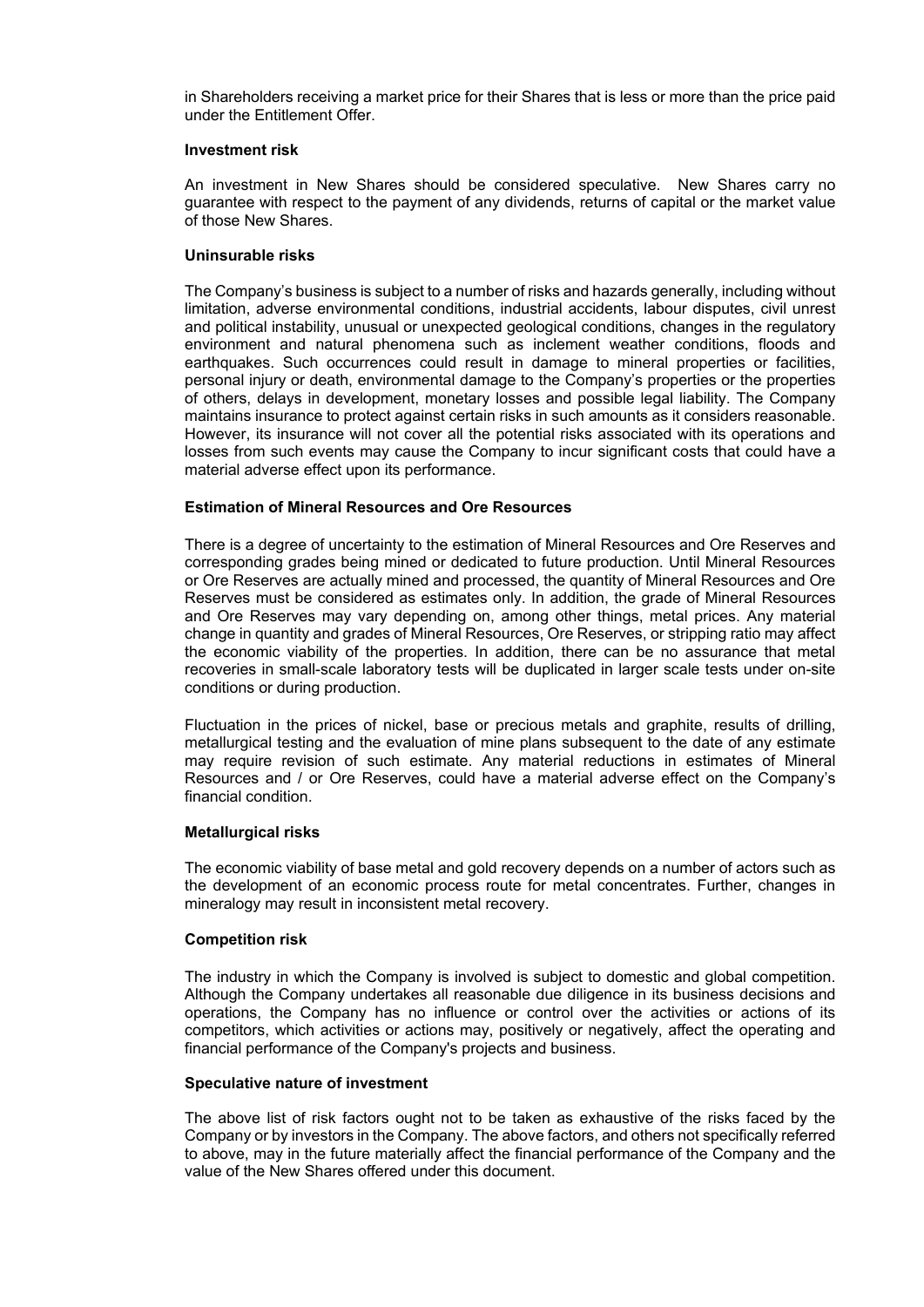#### **4. Additional information**

#### **4.1 Offer Document not investment advice**

The Offer Document is not a prospectus under the Corporations Act and has not been lodged with ASIC. It is also not financial product advice or investment advice nor a recommendation to acquire New Shares. It has been prepared without taking into account your investment objectives, financial circumstances or particular needs. The Company is not licensed to provide financial product advice in respect of the New Shares.

The Offer Document does not purport to contain all the information that you may require to evaluate a possible application for New Shares.

Before deciding whether to take up your entitlements to New Shares, you should consider whether they are a suitable investment for you in light of your own investment objectives and financial circumstances and having regard to the merits or risks involved. If, after reading the Offer Document, you have any questions about the Entitlement Offer, you should contact your stockbroker, accountant or other independent professional adviser.

#### **4.2 Effects of rounding and warning against share splitting**

All Entitlements will be rounded up to the nearest whole number of New Shares.

If the Company reasonably believes that a Shareholder has been a party to the splitting or division of a shareholding in an attempt to obtain an advantage from the rounding up of Entitlements, then the Company reserves the right to round the Entitlement of such holdings so as to provide only the number of New Shares that would have been received but for the splitting or division.

#### **4.3 Tax**

The Directors do not consider it appropriate to give Shareholders advice regarding the taxation consequences of subscribing for New Shares under the Offer. The Company does not accept any responsibility in this regard, and Shareholders should consult with their professional tax adviser.

#### **4.4 Privacy**

The Entitlement and Acceptance Form requires you to provide information that may be personal information for the purpose of the Privacy Act 1988 (Cth). The Company (and the Share Registry on its behalf) collects, holds and uses personal information in order to assess applications for New Shares, service the needs of Shareholders, provide facilities and services and to administer the Company.

Access to information may also be provided to the Company's related bodies corporate, agents and service providers, regulatory bodies, mail houses and the Share Registry.

If you do not provide the information requested of you in the Entitlement and Acceptance Form, the Share Registry will not be able to process your application for New Shares or administer your holding of Shares appropriately.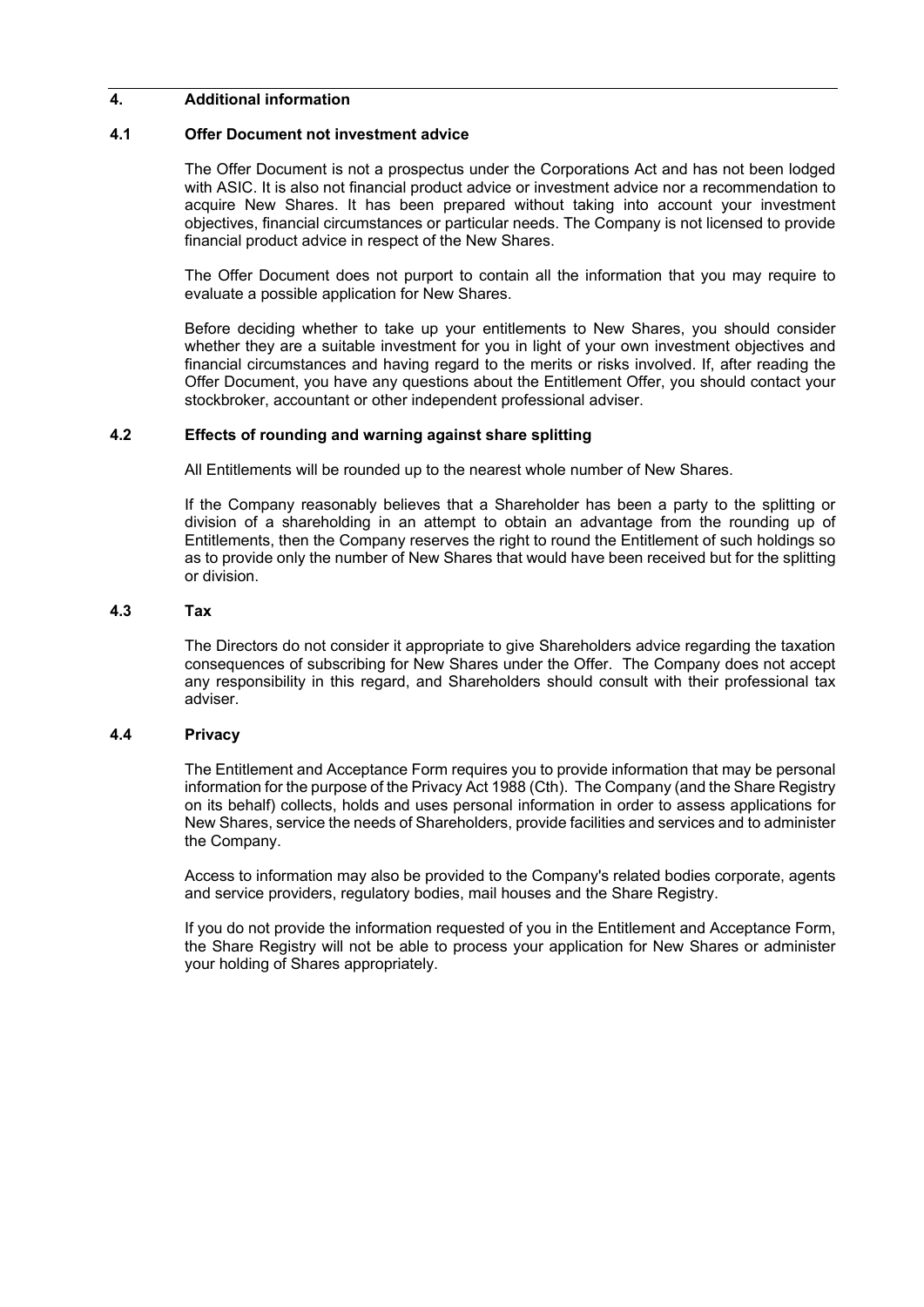#### **5. Glossary**

In this Offer Document:

**\$** means Australian dollars, unless otherwise specified.

**Applicant** means a person who has applied to subscribe for New Shares by submitting an Entitlement and Acceptance Form.

**Application Money** means the aggregate amount of money payable for New Shares applied for in a duly completed Entitlement and Acceptance Form.

**ASIC** means the Australian Securities and Investments Commission.

**ASX** means ASX Limited ACN 008 624 691 trading as the Australian Securities Exchange.

**AWST** means Australian Western Standard Time.

**Closing Date** the last day for payment and return of Entitlement and Acceptance Forms, being 5.00 pm (AWST), 19 January 2018.

**Company Secretary** means the company secretary of the Company.

**Directors** means the directors of the Company.

**Eligible Shareholder** means a Shareholder at the Record Date who is not an Excluded Shareholder.

**Entitlement** means the number of New Shares that a Shareholder is entitled to apply for under the Entitlement Offer, as determined by the number of Shares held by that Shareholder on the Record Date.

**Entitlement and Acceptance Form** means the Entitlement and Acceptance Form accompanying this Offer Document.

**Excluded Shareholder** means a Shareholder as at the Record Date whose registered address is not situated in Australia or New Zealand.

**Listing Rules** means the official listing rules of ASX.

**Indiana** or **Company** means Indiana Resources Limited ACN 009 129 560.

**New Share** means a new Share to be issued under the Entitlement Offer.

**Official Quotation** means "quotation" (as that term is used in the Listing Rules) of all of the New Shares on ASX when allotted which if conditional may only be conditional on customary prequotation conditions.

**Record Date** means 20 December 2017 or such other date as may be determined by the Directors.

**Share** means a fully paid ordinary share in the capital of the Company.

**Shareholder** means a holder of Shares.

**Share Registry** means Computershare Limited ACN 005 485 825.

**Shortfall** means the number of New Shares offered under the Entitlement Offer for which valid applications have not been received from Eligible Shareholders before the Closing Date.

**Shortfall Offer** means the offer of the Shortfall on the terms and conditions set out in Section 1.8.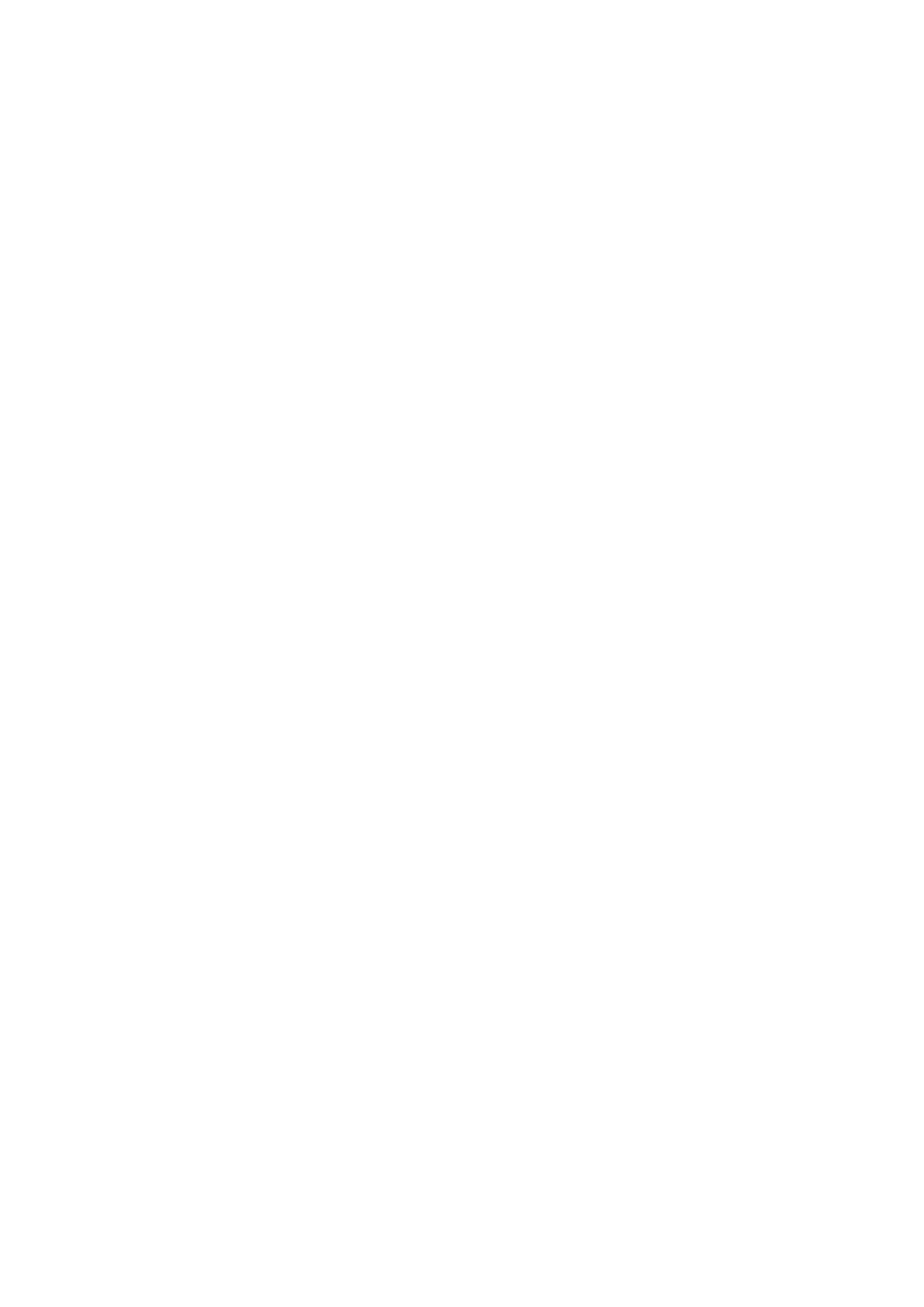

**For all enquiries:**

**Phone:** Indiana Resources Limited +61 8 9388 7877

**Web:** www.investorcentre.com/contact

### **Make your payment:**



See overleaf for details of the Entitlement Offer and how to make your payment

## **Non-Renounceable Entitlement Offer — Entitlement and Acceptance Form**

### **Your payment must be received by 5:00pm (AWST) on Friday 19 January 2018**

This is an important document that requires your immediate attention. It can only be used in relation to the shareholding represented by the details printed overleaf. If you are in doubt about how to deal with this form, please consult your financial or other professional adviser.

#### **Step 1: Registration Name & Offer Details**

Details of your shareholding and Entitlement for this Entitlement Offer are shown overleaf.

Please check the details provided and update your address via www.investorcentre.com if any of the details are incorrect.

If you have a CHESS sponsored holding, please contact your controlling participant to notify a change of address.

#### **Step 2: Make Your Payment**

\*S000001Q01\*

You can apply to accept either all or part of your Entitlement. If you accept your full Entitlement, you can also apply for additional New Shares. Enter the number of New Shares you wish to apply for and the amount of payment for those New Shares.

By making your payment you confirm that you agree to all of the terms and conditions as detailed in the Offer Document lodged with ASX on 15 December 2017.

Choose one of the payment methods shown below.

**BPAY**® : See overleaf. Do not return the payment slip if you make a **BPAY** payment.

**By Mail:** Complete the reverse side of the payment slip and detach and return with your payment. Make your cheque, money order or bank draft payable in Australian dollars to "**Indiana Resources Limited**" and cross "**Not Negotiable**". Your payment must be drawn from an Australian bank. Cash is not accepted.

Payment will be processed on the day of receipt and as such, sufficient cleared funds must be held in your account as dishonoured cheques may not be represented and may result in your Application being rejected. Paperclip (do not staple) your payment to the payment slip. Receipts will not be forwarded. Funds cannot be debited directly from your account.

Entering your contact details is not compulsory, but will assist us if we need to contact you.

#### *Turn over for details of the Entitlement Offer* è

Indiana Resources Limited Non-Renounceable Entitlement Offer Payment must be received by 5:00pm (AWST) on Friday 19 January 2018